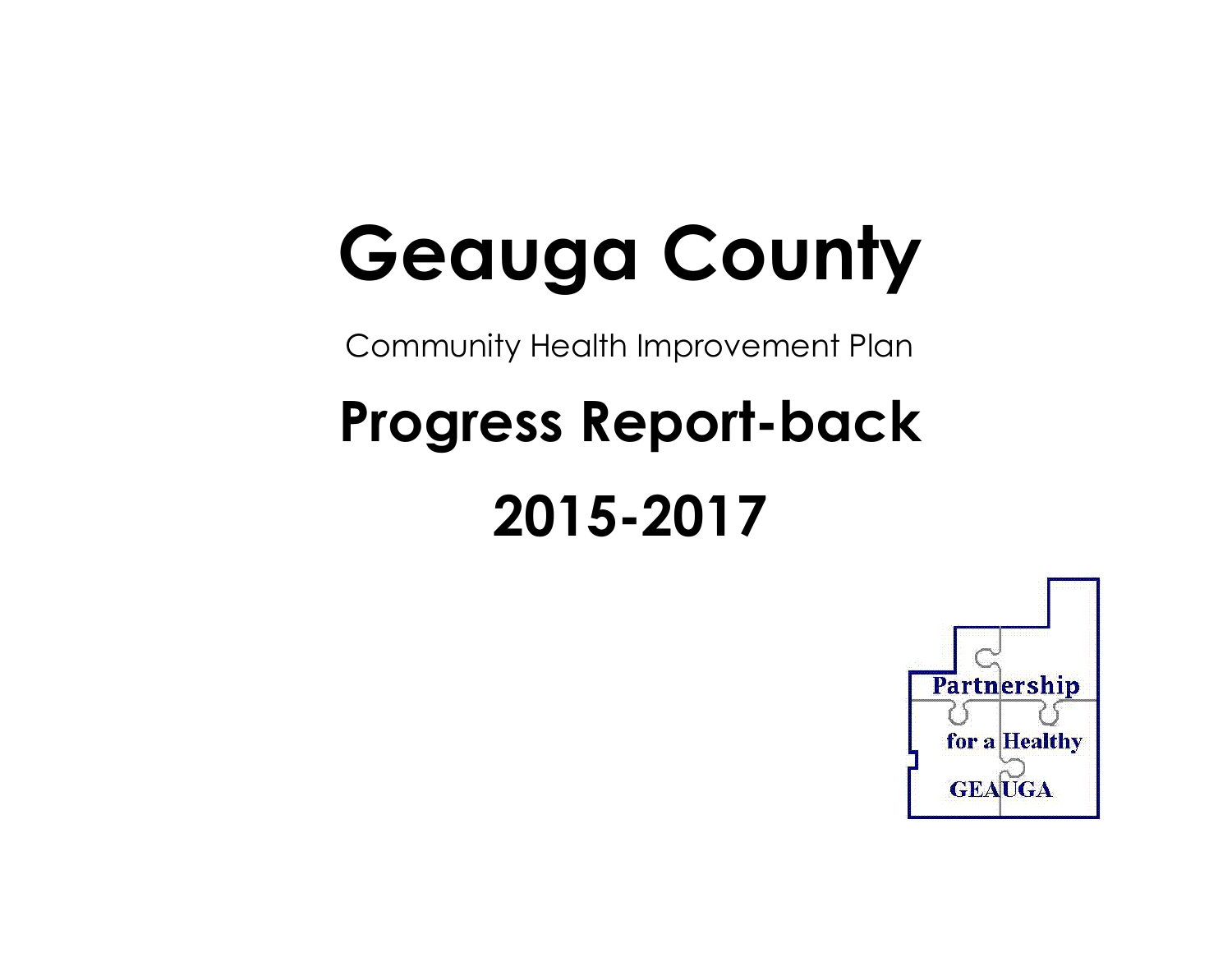## **Strategy #1: Increase access and awareness of mental health issues Action Step Recommendations & Action Plan**

## **Action Step Recommendations**

To work toward **increasing access and awareness of mental health issues** the following actions steps are recommended:

- 1. Increase the number of health care providers who screen for depression during office visits
- 2. Increase early identification of mental health needs among youth
- 3. Increase community awareness and education of mental health issues and services
- 4. Increase the number of mental health care providers in Geauga County

## **Action Plan**

| Increase access and awareness of mental health issues                                                                                                                                                            |                                                                              |                                                                                                                                                                                                                                                                                                                                                                                                                                                                                                                                                                                                                                                                                                                                                                                                                                                                                                                                                                                                                                                                                                                                                                                                                                                                                                                                                                                                                                                                                                                                                                             |  |
|------------------------------------------------------------------------------------------------------------------------------------------------------------------------------------------------------------------|------------------------------------------------------------------------------|-----------------------------------------------------------------------------------------------------------------------------------------------------------------------------------------------------------------------------------------------------------------------------------------------------------------------------------------------------------------------------------------------------------------------------------------------------------------------------------------------------------------------------------------------------------------------------------------------------------------------------------------------------------------------------------------------------------------------------------------------------------------------------------------------------------------------------------------------------------------------------------------------------------------------------------------------------------------------------------------------------------------------------------------------------------------------------------------------------------------------------------------------------------------------------------------------------------------------------------------------------------------------------------------------------------------------------------------------------------------------------------------------------------------------------------------------------------------------------------------------------------------------------------------------------------------------------|--|
| Action Step                                                                                                                                                                                                      | Responsible                                                                  | Timeline Progress                                                                                                                                                                                                                                                                                                                                                                                                                                                                                                                                                                                                                                                                                                                                                                                                                                                                                                                                                                                                                                                                                                                                                                                                                                                                                                                                                                                                                                                                                                                                                           |  |
|                                                                                                                                                                                                                  | Person/Agency                                                                |                                                                                                                                                                                                                                                                                                                                                                                                                                                                                                                                                                                                                                                                                                                                                                                                                                                                                                                                                                                                                                                                                                                                                                                                                                                                                                                                                                                                                                                                                                                                                                             |  |
| Increase the Number Health Care Providers Screening and Making Referrals for Depression During Office Visits                                                                                                     |                                                                              |                                                                                                                                                                                                                                                                                                                                                                                                                                                                                                                                                                                                                                                                                                                                                                                                                                                                                                                                                                                                                                                                                                                                                                                                                                                                                                                                                                                                                                                                                                                                                                             |  |
| Year 1: Collect baseline data on the number of primary care, specialty care<br>providers and OBGYNs that currently screen and make referrals for depression<br>and/or mental health issues during office visits. | Vicki Clark<br>(Ravenwood)<br>and<br>Jim Clements<br>(Catholic<br>Charities) | December 31, 2015<br>• $2/19/15$ Nothing to report<br>$3/19/15$ – Vicki and Dan Mix created a project outline to send out to<br>$\bullet$<br>colleges and universities to find college student(s) interested in this<br>project for their practicum or capstone projects<br>4/16/2015 - Dan reported that he talked with Kent State University<br>College of Public Health who feel they are confident they can find a<br>student to complete this project. Dan will send the report to other<br>universities if he can find contacts.<br>5/21/2015 - Geauga County Health District has contracted with Christi<br>Gigliotti, a Kent State public health graduate, to prepare and administer<br>the baseline survey. Christi introduced herself at the meeting<br>$6/18/2015$ – Christi Gigliotti reported that she is working on a<br>introduction letter that will be mailed to physicians in advance of a survey;<br>she is also working on a draft survey with Dan Mix; she inquired whether<br>the group thought specialists should be surveyed - the consensus being to<br>ask as many as possible because of lower response rates<br>$9/17/2015$ – Dan Mix reported that the survey was completed and would<br>be sent to medical providers in October; the staff is working with UH<br>Geauga Medical Center's Chief of Staff to promote participation in the<br>survey; resource materials for referrals has been prepared; an outreach<br>plan has been developed and will be piloted in October<br>• $11/19/2015$ – Dan Mix reported that the survey was ongoing |  |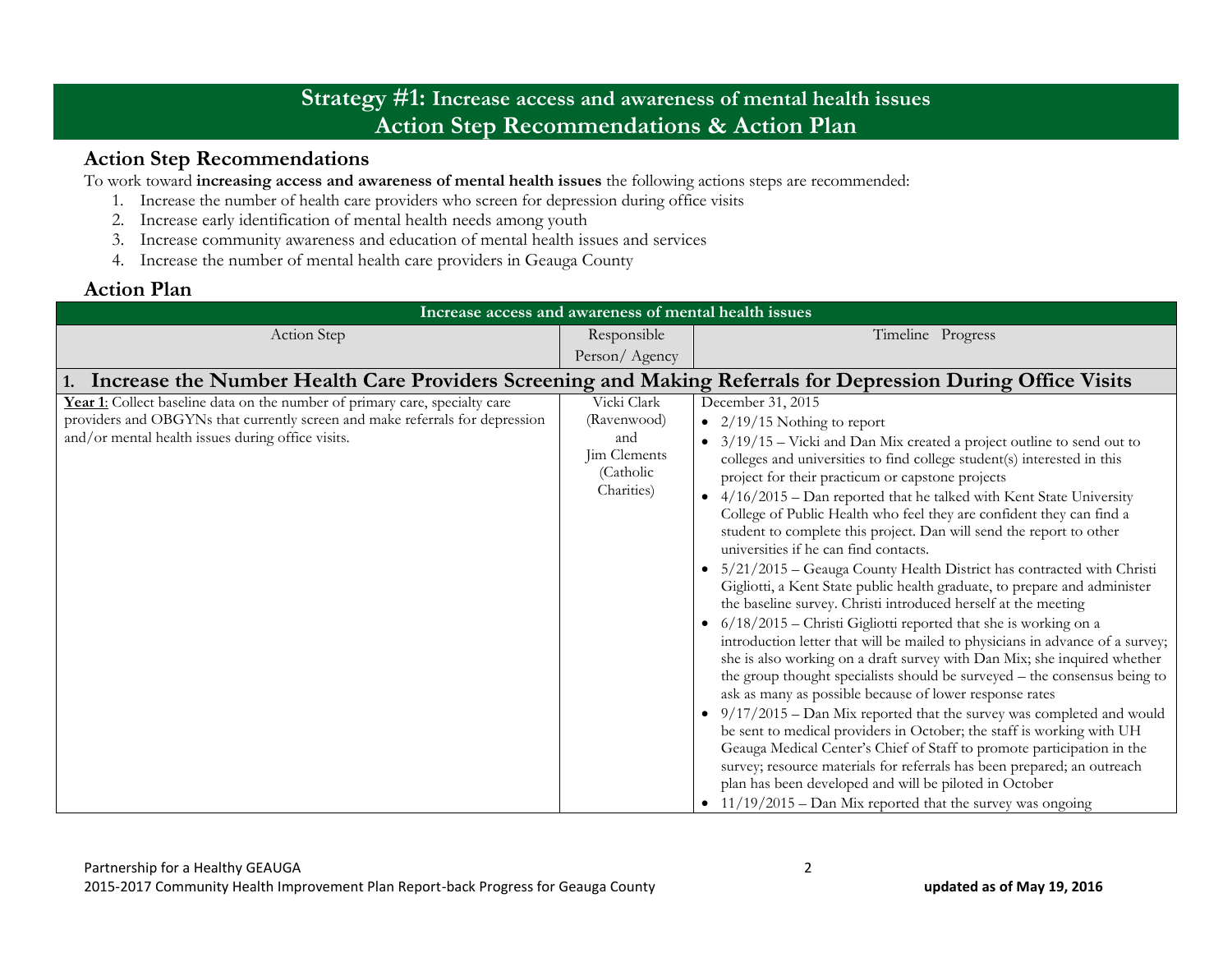|                                                                                                                                                                                                                              | December 31, 2016                                                                                                                                                                                                                                                                                                                                                                                                                                                                                                                                                                                                                                                                                                                                                              |
|------------------------------------------------------------------------------------------------------------------------------------------------------------------------------------------------------------------------------|--------------------------------------------------------------------------------------------------------------------------------------------------------------------------------------------------------------------------------------------------------------------------------------------------------------------------------------------------------------------------------------------------------------------------------------------------------------------------------------------------------------------------------------------------------------------------------------------------------------------------------------------------------------------------------------------------------------------------------------------------------------------------------|
| Year 2: Introduce PHQ2 and PHQ9 to physicians' offices and hospital<br>administration, along with education on how to bill for the screenings.<br>Pilot the protocol with one primary care and one OBGYN physicians' office. | 1/21/2016 - Dan Mix reported that an SBIRT training was held on<br>January 7, 2016; 10 participants including Jim Adams, Vicki Clark,<br>Melanie Blasko, Dennis Michelson, George Pogan, Matt Peterson, Dan<br>Mix, Christie Gigliotti and two UH staff attended; participants received<br>information on the evidence-base of SBIRT, how screening is conducted,<br>tools that integrated, etc.; another training is scheduled on January 27,<br>2016; UH Geauga Medical will be scheduling an in-service SBIRT training<br>in the near future<br>$3/17/2016$ – Christie Gigliotti reported that more SBIRT trainings will be<br>scheduled in the near future and all Partnership members will be notified.<br>OMHAS is working with UH Geauga Medical Center to schedule in- |
| Year 3: Increase the number of physician's offices using the PHQ2 screening                                                                                                                                                  | service trainings. Christie will also attempt another survey of physicians<br>and health professionals with fewer questions.<br>$5/19/16$ – Dan Mix reported that Christie Gigliotti has redesigned the<br>provider survey and has been reaching out to providers to raise interest in<br>SBIRT training and use. Future training sessions will be scheduled.<br>Jamie Fisher from Middlefield Care Center reported that as a result of the<br>SBIT training, they were now using SBIRT model to screen for<br>depression, mental health and substance abuse.<br>December 31, 2017                                                                                                                                                                                             |
| tool and making referrals by 25% from baseline.                                                                                                                                                                              |                                                                                                                                                                                                                                                                                                                                                                                                                                                                                                                                                                                                                                                                                                                                                                                |

| Increase access and awareness of mental health issues                                                                                                                                                                                                                                                                                        |                                                             |                                                                                                                                                                                                                                                                                                                                                                                                                                                                                                                                                                                                                                                                                                                                              |
|----------------------------------------------------------------------------------------------------------------------------------------------------------------------------------------------------------------------------------------------------------------------------------------------------------------------------------------------|-------------------------------------------------------------|----------------------------------------------------------------------------------------------------------------------------------------------------------------------------------------------------------------------------------------------------------------------------------------------------------------------------------------------------------------------------------------------------------------------------------------------------------------------------------------------------------------------------------------------------------------------------------------------------------------------------------------------------------------------------------------------------------------------------------------------|
| Action Step                                                                                                                                                                                                                                                                                                                                  | Responsible                                                 | Timeline Progress                                                                                                                                                                                                                                                                                                                                                                                                                                                                                                                                                                                                                                                                                                                            |
|                                                                                                                                                                                                                                                                                                                                              | Person/Agency                                               |                                                                                                                                                                                                                                                                                                                                                                                                                                                                                                                                                                                                                                                                                                                                              |
| 2. Increase Early Identification of Mental Health Needs Among Youth                                                                                                                                                                                                                                                                          |                                                             |                                                                                                                                                                                                                                                                                                                                                                                                                                                                                                                                                                                                                                                                                                                                              |
| Year 1: Collect baseline data on any mental health screening tools that are<br>currently being used by Geauga County Schools.<br>Introduce the Signs of Suicide (SOS) prevention program (or similar program)<br>to school district administrators and wellness committees.<br>Research tools for early elementary mental health screenings. | Deanna Brant<br>(Ravenwood)<br>Karen Lackey<br>(Geauga ESC) | December 31, 2015<br>$\bullet$ 2/19/15 Nothing to report<br>• $3/19/2015$ Nothing to report<br>$\bullet$ 4/16/2015 Nothing to report<br>5/21/2015 Nothing to report; the committee discussed contacting the<br>chairs and/or assigning to other individuals; Vicki Clark will contact<br>Deanna to determine her future role; Joanne Randall will contact the<br>Suicide Prevention Alliance programs Life Act to determine a possible<br>role on the committee<br>$6/19/2015$ - Nothing to report<br>$\bullet$<br>• $9/7/2015$ – Nothing to report; Dan will ask Karen Lackey if she can<br>provide this information from her current information from schools<br>$11/19/2015$ – Karen Lackey discussed the need for a holistic approach to |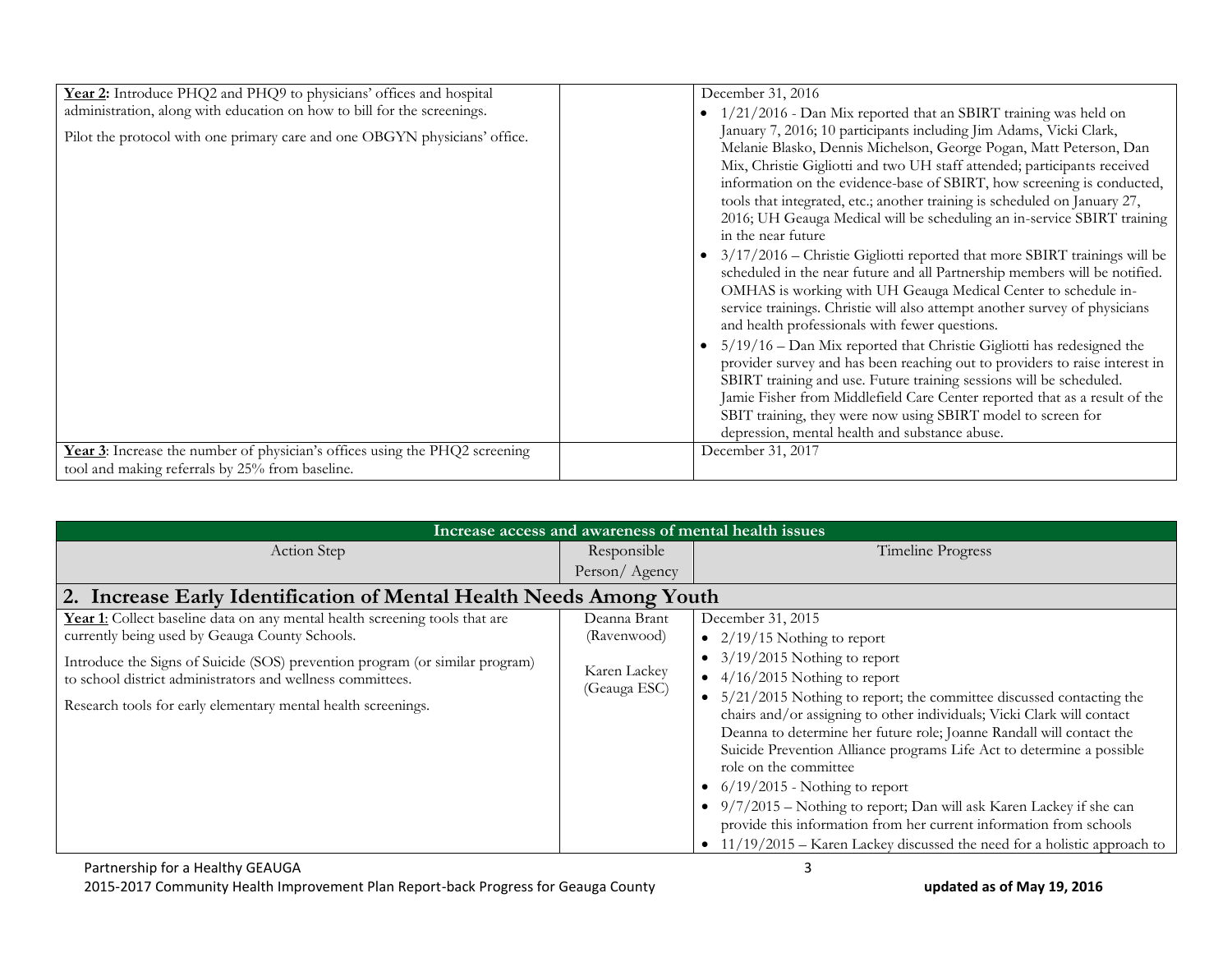|                                                                                                                                                                                                                        | mental health and substance abuse; Vicki Clark would look into an early<br>identification tool that was mentioned during the meeting                                                                                                                                                                                                                                                                                                                                                                                                                                                                                                                                                                                                                                                                                                                                                                                                                                                                                                                                                                                                                                                                                                                                           |
|------------------------------------------------------------------------------------------------------------------------------------------------------------------------------------------------------------------------|--------------------------------------------------------------------------------------------------------------------------------------------------------------------------------------------------------------------------------------------------------------------------------------------------------------------------------------------------------------------------------------------------------------------------------------------------------------------------------------------------------------------------------------------------------------------------------------------------------------------------------------------------------------------------------------------------------------------------------------------------------------------------------------------------------------------------------------------------------------------------------------------------------------------------------------------------------------------------------------------------------------------------------------------------------------------------------------------------------------------------------------------------------------------------------------------------------------------------------------------------------------------------------|
| Year 2: Implement the SOS (or similar) prevention program in at least one<br>school district.<br>Begin implementing an early-elementary mental health screening tool in at least<br>one Geauga County school district. | December 31, 2016<br>$1/21/2016$ – Karen Lackey reported she is investigating early screening<br>tools for schools. Deena Brant suggested an inexpensive technique for<br>schools was to put every students name on a chalk board (white board)<br>and have teachers identify students that they had positive interactions<br>with (such as talking) and all those students with three or less teachers<br>might be considered "at risk." Dennis Michelson reported that the Lake<br>County Drug Court was using a service that provides trained peer coaches<br>available 24x7 to enrolled individuals (approx. \$35 per month plus setup<br>fees)<br>3/17/2016 - Karen Lackey reported that she met with Deanna Brant and<br>identified several mental health screening tools currently used in schools.<br>She will identify a single tool for all schools and attempt to implement it<br>county-wide. Andrea Gukta reported that WomenSafe has hired am<br>educator that will focus on dating and domestic violence and offer<br>services to children still in school. Andrea offered to share education<br>resources.<br>5/19/2016 - Andrea Guhta introduced Megan Bond, program<br>coordinator at Women Safe. Megan provides face-to-face support in<br>school settings. |
| Year 3: Implement the SOS (or similar) prevention program in all school<br>districts                                                                                                                                   | December 31, 2017                                                                                                                                                                                                                                                                                                                                                                                                                                                                                                                                                                                                                                                                                                                                                                                                                                                                                                                                                                                                                                                                                                                                                                                                                                                              |
| Double the number of schools that are implementing an early-elementary mental<br>health screening tool.                                                                                                                |                                                                                                                                                                                                                                                                                                                                                                                                                                                                                                                                                                                                                                                                                                                                                                                                                                                                                                                                                                                                                                                                                                                                                                                                                                                                                |

| Increase access and awareness of mental health issues                                                                                                                                                                                                                                                                                                                                                                                                                                                                                                                                                                           |                                                                |                                                                                                                                                                                                                                                                                                                                                                                                                                                                                                                                                                                                   |  |
|---------------------------------------------------------------------------------------------------------------------------------------------------------------------------------------------------------------------------------------------------------------------------------------------------------------------------------------------------------------------------------------------------------------------------------------------------------------------------------------------------------------------------------------------------------------------------------------------------------------------------------|----------------------------------------------------------------|---------------------------------------------------------------------------------------------------------------------------------------------------------------------------------------------------------------------------------------------------------------------------------------------------------------------------------------------------------------------------------------------------------------------------------------------------------------------------------------------------------------------------------------------------------------------------------------------------|--|
| Action Step                                                                                                                                                                                                                                                                                                                                                                                                                                                                                                                                                                                                                     | Responsible                                                    | Timeline Progress                                                                                                                                                                                                                                                                                                                                                                                                                                                                                                                                                                                 |  |
|                                                                                                                                                                                                                                                                                                                                                                                                                                                                                                                                                                                                                                 | Person/Agency                                                  |                                                                                                                                                                                                                                                                                                                                                                                                                                                                                                                                                                                                   |  |
| 3. Increase Community Awareness & Education of Mental Health Issues and Services                                                                                                                                                                                                                                                                                                                                                                                                                                                                                                                                                |                                                                |                                                                                                                                                                                                                                                                                                                                                                                                                                                                                                                                                                                                   |  |
| Year 1: Plan and implement a community awareness campaign that will help<br>others recognize signs of suicide, depression and other mental health issues.<br>Enlist the help of local newspapers to run stories on any new mental health data<br>collected, along with available resources.<br>Make United Way 2-1-1 the hub in Geauga County to serve as a resource for<br>locating mental health services. Include information on which organizations<br>offer free services, a sliding fee scale, and which insurance plans are accepted.<br>Encourage all Geauga County agencies to have the 2-1-1 link on their website so | Jim Adams<br>(MHB&RS)<br>and<br>Joanne Randall<br>(United Way) | December 31, 2015<br>• $2/19/15$ - Joanne Randall reported that an icon for posting 211 on<br>agency websites will be emailed to CHIP members; 211 has been<br>identified by the CHIP committee as an important hub for referrals to<br>mental health services in Geauga County<br>• $3/19/15$ – United Way 211 gave a presentation on the 211 call center and<br>demonstration on the http://www.geauga211.org website at the meeting<br>to show the resources available to callers and website visitors. Questions<br>regarding how calls are routed to 211 by three-digit area and three-digit |  |
| Partnership for a Healthy GEAUGA                                                                                                                                                                                                                                                                                                                                                                                                                                                                                                                                                                                                |                                                                |                                                                                                                                                                                                                                                                                                                                                                                                                                                                                                                                                                                                   |  |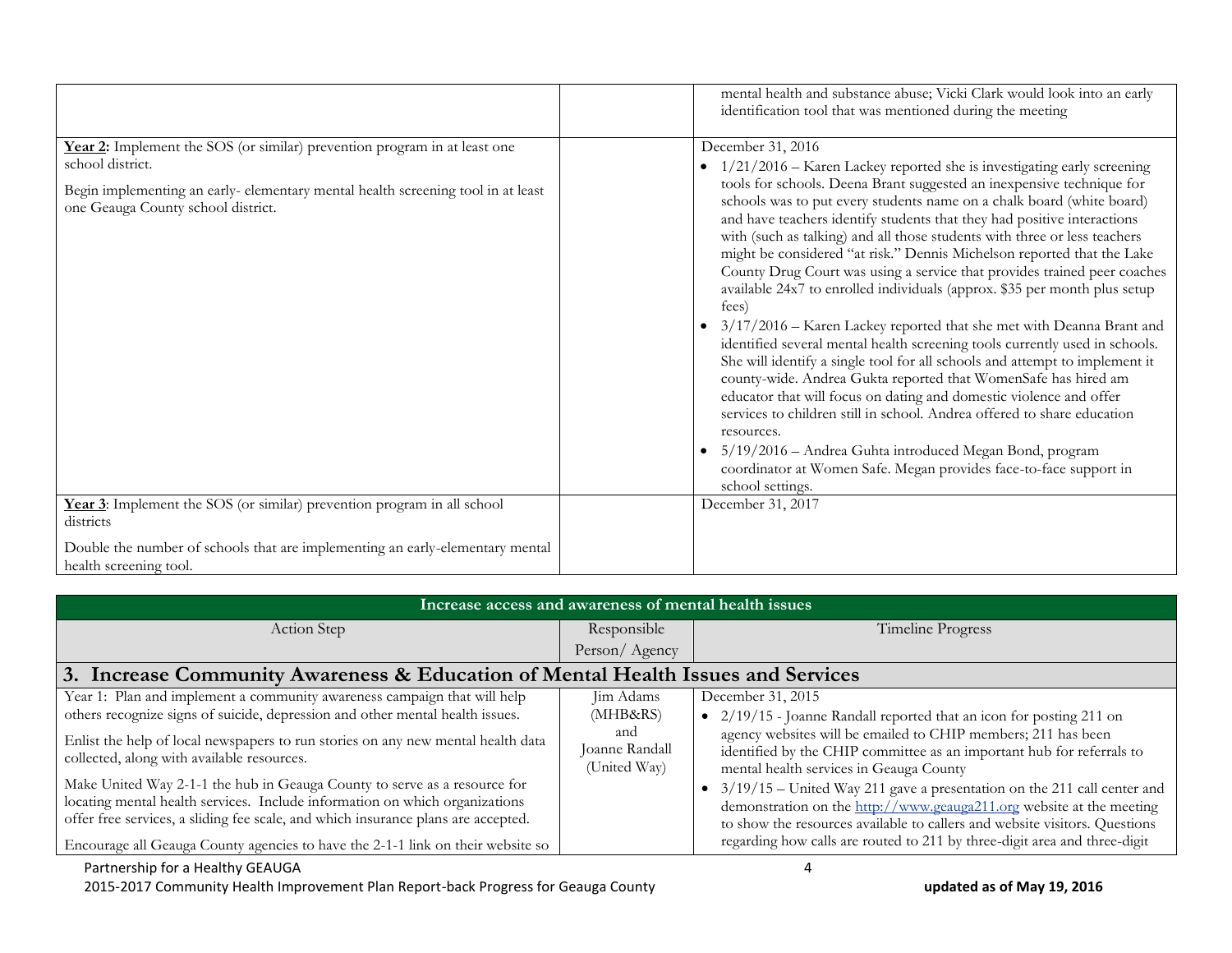there is place everyone goes to for information

Create a presentation on available mental health services and present to Geauga County area churches, Rotary Clubs, Law Enforcement, Chamber of Commerce, City Councils, college students majoring in social work/mental health, etc.

Offer trainings for Geauga County area churches, Rotary Clubs, Law Enforcement, Chamber of Commerce, City Councils, college students majoring in social work/mental health, etc.

central office codes, how resources and information is updated on a regular basis, and how UW 211 assists callers in a broader manner rather than simply answering a question or providing a telephone number.

- 4/16/2015 Joanne Randall (and Jim Adams) recommended asking Dennis Michelson from NAMI to join the committee; Jim Adams is in the process of creating a strategy to raise awareness about resources in the county with a meeting with agency heads scheduled in June; United Way is taking over KidsFest and will be hosting it in August. This is a potential event to provide information on resources
- 5/21/15 Dennis Michelson, Geauga NAMI, outlined a program to increase awareness that included 1) contacting churches to add 211 to their bulletins; 2) updating a 40 minute presentation on dual diagnosis to include resources from the community; 3) marketing the presentation to church ministers and groups; 4) inquiring with local newspapers about a regular column that highlights mental health issues; 5) a  $\frac{1}{2}$  day seminar for medical professionals and civic organizations that outlines the problems and services in the community.

| $6/18/2015$ – Mary McKenna reported that LifeAct provides in-school          |
|------------------------------------------------------------------------------|
| education for depression; In 2014, 1,000 students in 48 classrooms in 6      |
| school districts with a 7.8% referral rate.                                  |
| Jim Adams reported that the Board of Mental Health will be funding           |
| agencies for early education and prevention, including Big Brothers Big      |
| Sisters, Geauga County Sheriff, and Family Pride.                            |
| Dennis Michelson reported that he had given several presentations            |
| promoting the work of the CHIP and United Way 211, including                 |
| Chester Rotary, Chief probation officers in Ohio, and Greater Cleveland      |
| Youth for Christ. Dennis also commented on the most important                |
| questions on many peoples mind - "What about legalized marijuana?"           |
| This is something that will need to be addressed proactively.                |
| $9/17/2015$ – Jim Adams reported on the increases in funding to many         |
| of the programs that are funded by the Geauga County Board of Mental         |
| Health, such as Big Brothers, Big Sisters, Incredible Years, the senior      |
| adult program at various offices of the Department on Aging, Red             |
| Ribbon, outreach efforts at schools and CF Park. The Board of Mental         |
| Health has updated their website to increase access to resources and         |
| NAMI has updated the What's Out There? Guide.                                |
| The consensus of the Partnership is that this measure has                    |
| completed its 1 <sup>st</sup> year goals and members should begin to look at |
| ways to increase resource allocation to UW 211 and spread the                |
| word about the mental health needs of residents every opportunity            |
| that they have to talk to groups, residents and the media                    |

 $\bullet$  11/19/2015 – Dennis Michelson reported ongoing community presentations to raise awareness; the Opiate Task Force is meeting less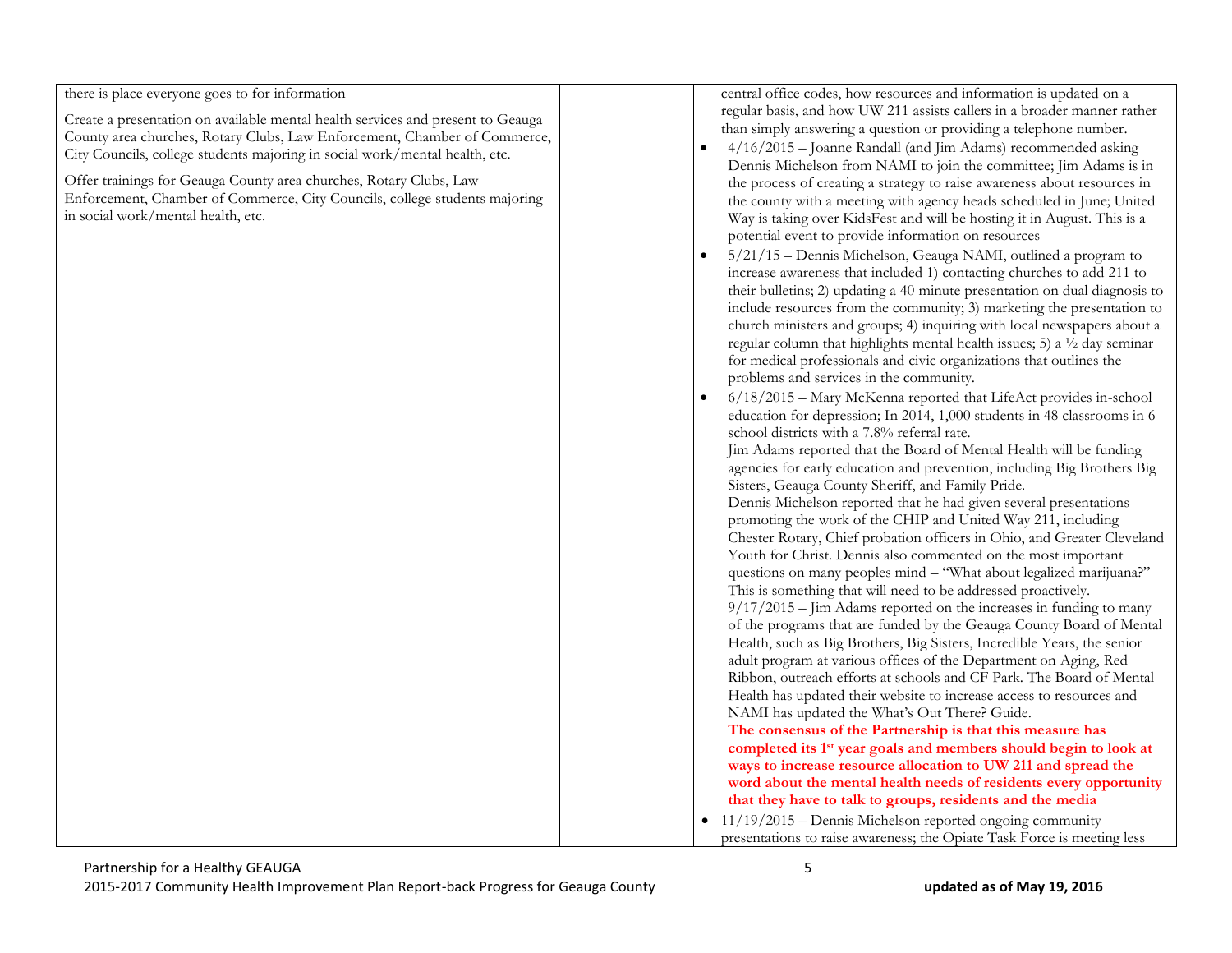|                                                                                       | often, has taken more of an educational and advocacy role, but if available<br>at any time when needed or asked                                                                                                                                                                                                                                                                                                                                                                                                                                                                                                                                                                                                                                                                                                                                                                                                                                                                                                                                                                                                                                                                                                                                                                                                                                                                                 |
|---------------------------------------------------------------------------------------|-------------------------------------------------------------------------------------------------------------------------------------------------------------------------------------------------------------------------------------------------------------------------------------------------------------------------------------------------------------------------------------------------------------------------------------------------------------------------------------------------------------------------------------------------------------------------------------------------------------------------------------------------------------------------------------------------------------------------------------------------------------------------------------------------------------------------------------------------------------------------------------------------------------------------------------------------------------------------------------------------------------------------------------------------------------------------------------------------------------------------------------------------------------------------------------------------------------------------------------------------------------------------------------------------------------------------------------------------------------------------------------------------|
| Year 2: Update 2-1-1 resources annually.                                              | December 31, 2016                                                                                                                                                                                                                                                                                                                                                                                                                                                                                                                                                                                                                                                                                                                                                                                                                                                                                                                                                                                                                                                                                                                                                                                                                                                                                                                                                                               |
| Continue presentations on available mental health services to Geauga County<br>groups | 1/21/2016 - Joanne Randall reported that the Geauga County Board of<br>Mental Health and United Way were exploring the use of a marketing<br>professional to create a plan to increase community awareness; Joanne is<br>open to suggestions for such a marketing company; Partnership members<br>recommended contacting colleges (Hiram and John Carroll); George<br>Pogan recommended Business Advisors of Cleveland, a group of retired<br>business executives looking to stay involved.<br>3/17/2016 - Joanne Randall introduced Betsy Covington as United<br>Way's new marketing staff member. Betsy will assist the Partnership by<br>offering her experience in community engagement. Jim Adams reported<br>that the Board of Mental Health is offering a community training in<br>suicide prevention and opiate prevention and intervention. All members<br>will be notified when the date is finalized. Jim also reported that there will<br>be a panel discussion as a follow-up to the recovery-oriented system of<br>care assessment to raise the visibility of services in the community that<br>many did not know existed.<br>5/19/2016 - Joanne Randall circulated a sign-up sheet for members<br>interested in joining a subcommittee to prioritize the needs and media<br>that will be used to conduct a media campaign, such as Google search<br>ads, social media, and print |
| Year 3: Continue efforts of years 1 and 2.                                            | December 31, 2017                                                                                                                                                                                                                                                                                                                                                                                                                                                                                                                                                                                                                                                                                                                                                                                                                                                                                                                                                                                                                                                                                                                                                                                                                                                                                                                                                                               |
|                                                                                       |                                                                                                                                                                                                                                                                                                                                                                                                                                                                                                                                                                                                                                                                                                                                                                                                                                                                                                                                                                                                                                                                                                                                                                                                                                                                                                                                                                                                 |

| Increase access and awareness of mental health issues                       |                  |                                                                              |  |
|-----------------------------------------------------------------------------|------------------|------------------------------------------------------------------------------|--|
| Action Step                                                                 | Responsible      | Timeline Progress                                                            |  |
|                                                                             | Person/Agency    |                                                                              |  |
| 4. Increase the Number of Mental Health Care Professionals in Geauga County |                  |                                                                              |  |
| Year 1: Develop a marketing strategy focused on recruiting mental health    | Melanie Blasko   | December 31, 2015                                                            |  |
| providers.                                                                  | (Lake-Geauga     | • $2/19/15$ – Jim Clements reported that an investigation into video therapy |  |
| Work with local universities and colleges for recruitment and placement.    | Recovery Center) | and telemedicine is underway with Lak-Geauga Recovery Services               |  |
|                                                                             | and              | 2/19/15 - Melanie Blasko reported that Lake-Geauga and GCBMH&RS              |  |
| Gather baseline data on the use of telemedicine in Geauga County and        | Jim Clements     | reach out to CWRU and JCU recruiting interns for vacant positions            |  |
| neighboring areas.                                                          | (Catholic)       | $2/19/15$ – Blake Andres reported that DDC Clinic is looking at adding a     |  |
|                                                                             | Charities)       | mental health professional to its practice                                   |  |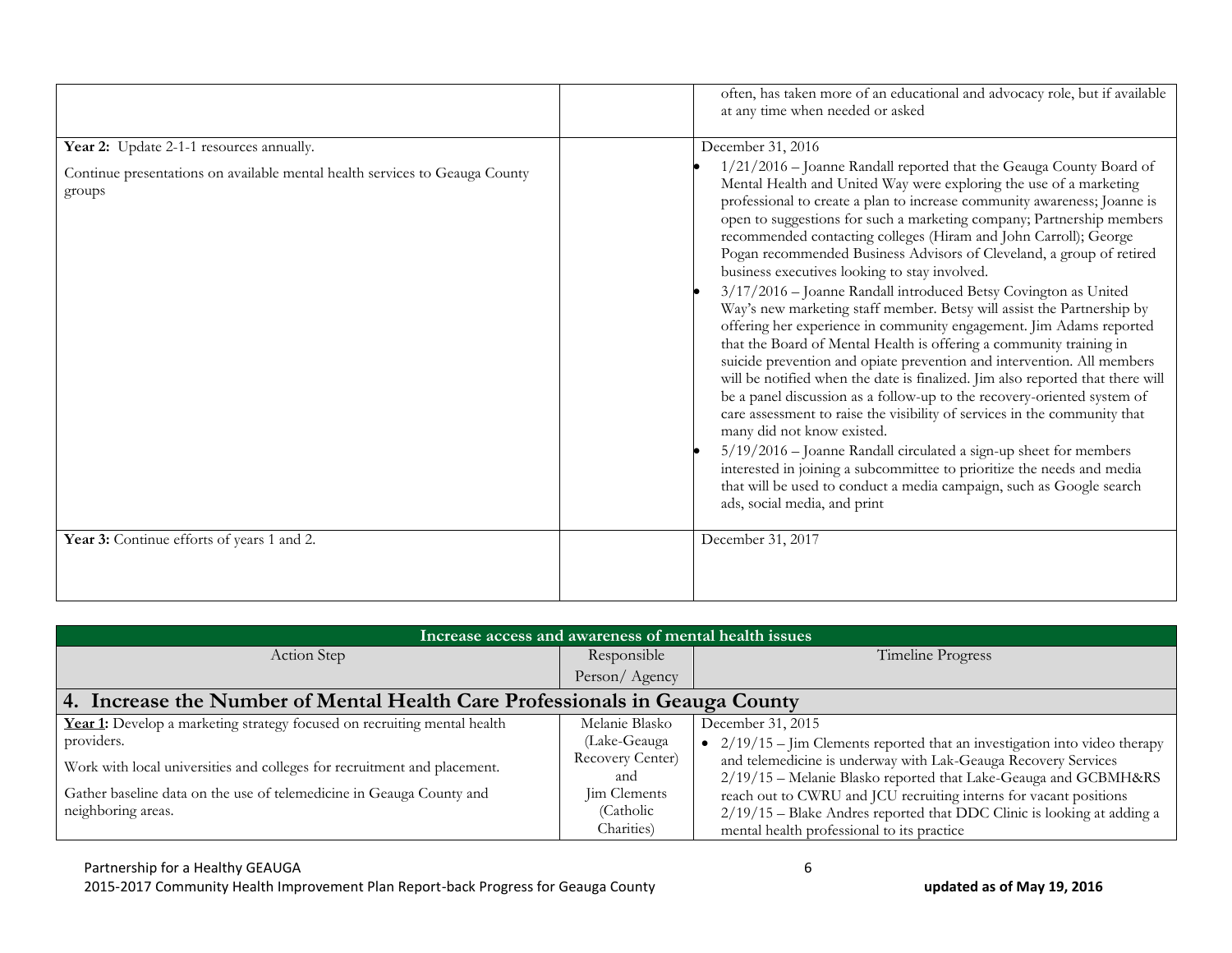|                                                                                                                                                     | $4/16/2015$ – many Geauga agencies continue to report shortages of<br>mental health professionals<br>5/21/2016 - Melanie Blasko and Vicki Clark discussed the continued<br>challenges in filling positions in Geauga and statewide. Challenges<br>include 1) LSW degree requires 4 years social work only; 2) LISW and<br>LICDC are preferred degrees that require a Masters' degree; 3) low pay<br>scale for these fields; 4) limited number of universities offering social<br>work degrees, including Youngstown State, Ursuline College, and<br>Lakeland CC; 5) agencies do contact universities directly to post job<br>opportunities<br>Dawn Pilarczyk discussed the upcoming Geauga Growth Partnership<br>career day; other members suggested contacting all high schools to get<br>involved in their career days<br>6/18/2015 - Melanie Blasko reported using more college job posting<br>sites, which actually resulted in one hire from Kent State University.<br>Melanie discussed the implications if Medicaid requires an LISW rather<br>than LSW and the uncertainty that exists for the industry. The cost of<br>Master's education and the payback in salary is a concern. LISW's may<br>soon be calling the shots in salary because of demand. Angela Daugherty<br>reported that Family Pride hired four previous interns.<br>Brad Welch and Angela Daugherty will contact Kent State and other<br>schools about educational programs; they will also contact high schools<br>about career day opportunities<br>Brad Welch reported that he and Angela contacted their field advisors<br>from Kent State University main branch to begin to identify a plan so we<br>will continue to pursue this.<br>• 11/19/2015 - Dennis Michelson suggested it is time to get programs for<br>tuition repayment for counselors as a way to fills voids; several suggested<br>ways include Health Professional Shortage Area (HPSA), Medically-<br>underserved Area (MUAs) designations, state or local sponsored tuition<br>repayment as an employee benefit. Angela Daugherty reported that she<br>and Brad Welch were in contact with Kent State University to plan an<br>event for 2 <sup>nd</sup> year students to expose them to employment opportunities<br>and internships in Geauga County; internships seem to be a good way to<br>get student interested in agency work |
|-----------------------------------------------------------------------------------------------------------------------------------------------------|----------------------------------------------------------------------------------------------------------------------------------------------------------------------------------------------------------------------------------------------------------------------------------------------------------------------------------------------------------------------------------------------------------------------------------------------------------------------------------------------------------------------------------------------------------------------------------------------------------------------------------------------------------------------------------------------------------------------------------------------------------------------------------------------------------------------------------------------------------------------------------------------------------------------------------------------------------------------------------------------------------------------------------------------------------------------------------------------------------------------------------------------------------------------------------------------------------------------------------------------------------------------------------------------------------------------------------------------------------------------------------------------------------------------------------------------------------------------------------------------------------------------------------------------------------------------------------------------------------------------------------------------------------------------------------------------------------------------------------------------------------------------------------------------------------------------------------------------------------------------------------------------------------------------------------------------------------------------------------------------------------------------------------------------------------------------------------------------------------------------------------------------------------------------------------------------------------------------------------------------------------------------------------------------------------------------------------------------------------------------------------------|
| Year 2: Begin implementing the mental health provider recruitment strategies.                                                                       | December 31, 2016                                                                                                                                                                                                                                                                                                                                                                                                                                                                                                                                                                                                                                                                                                                                                                                                                                                                                                                                                                                                                                                                                                                                                                                                                                                                                                                                                                                                                                                                                                                                                                                                                                                                                                                                                                                                                                                                                                                                                                                                                                                                                                                                                                                                                                                                                                                                                                      |
| Develop a plan to increase the use of telemedicine by mental health providers.<br>Pilot the program with one mental health care provider or clinic. | • 1/21/2016 - Angela Daugherty reported that she and Brad Welch had<br>contacted Kent State University about giving a presentation to 2 <sup>nd</sup> year<br>students and expanding internship opportunities. Kent State University is<br>sponsoring a job fair in February and the College of Public Health is<br>sponsoring a career day in March<br>3/17/2016 - Vicki Clark reported that Brad Welch attended a career day<br>at Kent State University. Angie Daugherty reported that she met with the                                                                                                                                                                                                                                                                                                                                                                                                                                                                                                                                                                                                                                                                                                                                                                                                                                                                                                                                                                                                                                                                                                                                                                                                                                                                                                                                                                                                                                                                                                                                                                                                                                                                                                                                                                                                                                                                             |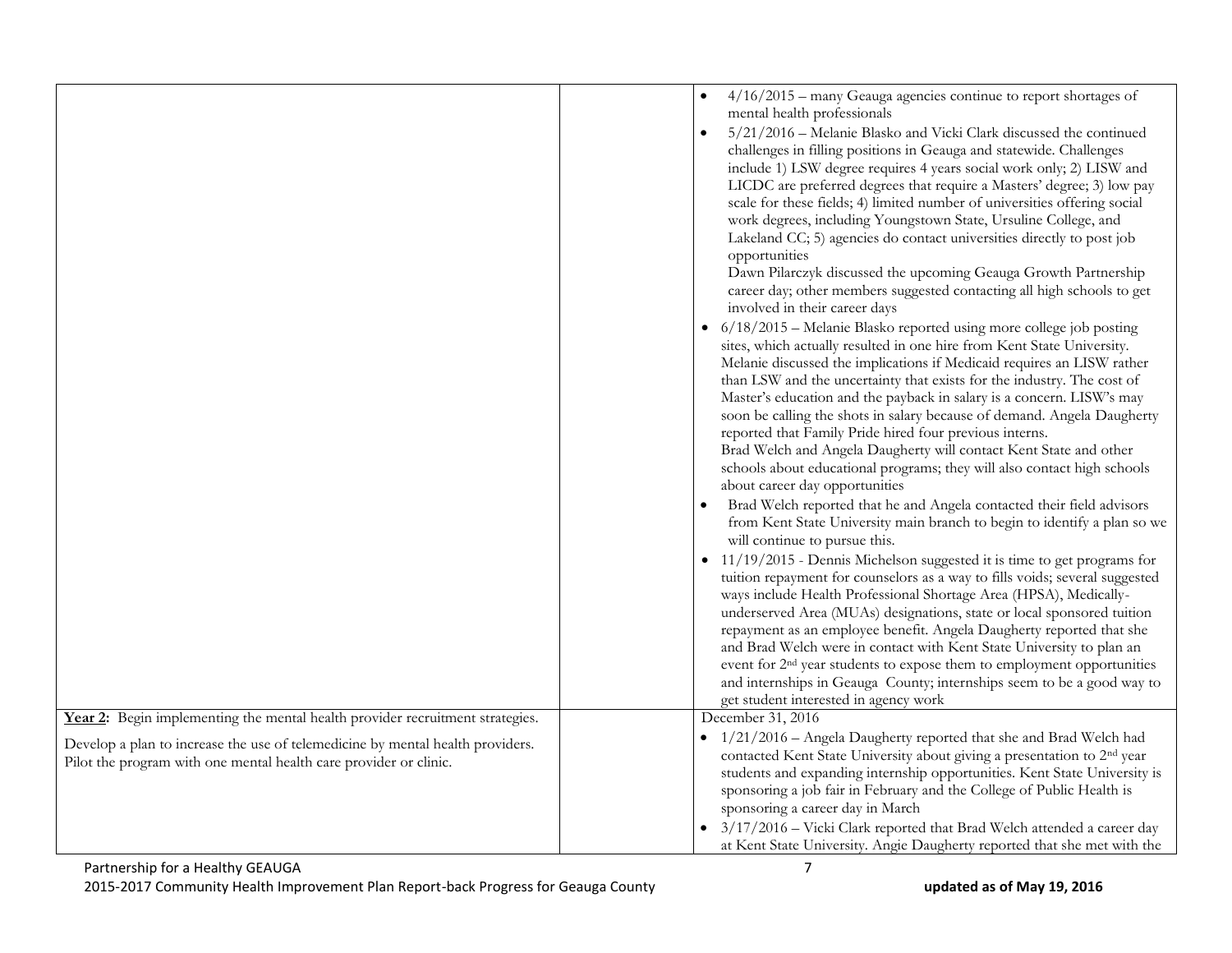|                                                                                                         | KSU intern program director, who was unaware of the "redesign" of<br>mental health service reimbursements that will affect the required<br>licensure of mental health professionals, i.e. the need for more<br>"individual: licensures (LISW vs LISW). The "redesign" will also affect<br>reimbursement policies and reimbursement coding. Jim Adams expects<br>there will be an overall contraction of reimbursable expenses.<br>5/19/2016 - Melanie Blasko reported that Medicaid reimbursement<br>changes are looming for those agencies that employ social workers who<br>do not have LISW credentials. Angie Daugherty reported that most of<br>academia is unaware of the change of reimbursement credential and how<br>it impacts students graduating from college. Matt Peterson echoed these<br>sentiments about the lack of knowledge about the importance of<br>internships during education. Melanie Blasko reported that push to<br>reduce prison populations and treat offenders in the community could<br>overwhelm existing resources. |
|---------------------------------------------------------------------------------------------------------|--------------------------------------------------------------------------------------------------------------------------------------------------------------------------------------------------------------------------------------------------------------------------------------------------------------------------------------------------------------------------------------------------------------------------------------------------------------------------------------------------------------------------------------------------------------------------------------------------------------------------------------------------------------------------------------------------------------------------------------------------------------------------------------------------------------------------------------------------------------------------------------------------------------------------------------------------------------------------------------------------------------------------------------------------------|
| Year 3: Continue efforts of years 1 and 2.                                                              | December 31, 2017                                                                                                                                                                                                                                                                                                                                                                                                                                                                                                                                                                                                                                                                                                                                                                                                                                                                                                                                                                                                                                      |
| Increase the number of mental health care providers/clinics using telemedicine<br>by 10% from baseline. |                                                                                                                                                                                                                                                                                                                                                                                                                                                                                                                                                                                                                                                                                                                                                                                                                                                                                                                                                                                                                                                        |

## **Strategy #2: Increase awareness and treatment options for substance abuse Action Step Recommendations & Action Plan**

## **Action Step Recommendations**

To work toward increasing awareness and treatment options for substance abuse:

- 1. Increase awareness of available substance abuse programs and services
- 2. Increase awareness of risky behaviors and substance abuse trends for parents, guardians and community members
- 3. Implement evidence-based prevention programs in elementary, middle and high schools
- 4. Increase the number of health care providers screening for alcohol and drug abuse
- 5. Decrease exposure to second hand smoke
- 6. Implement a Community Based Comprehensive Program to Reduce Alcohol Abuse

## **Action Plan**

| Responsible                                                              |                                                                                                                                                                                                                                      |  |
|--------------------------------------------------------------------------|--------------------------------------------------------------------------------------------------------------------------------------------------------------------------------------------------------------------------------------|--|
|                                                                          | Timeline<br>Progress                                                                                                                                                                                                                 |  |
| Person/Agency                                                            |                                                                                                                                                                                                                                      |  |
| 1. Increase Awareness of Available Substance Abuse Programs and Services |                                                                                                                                                                                                                                      |  |
| Jim Adams<br>(MHRSB)<br>and<br>Joanne Randall                            | December 31, 2015<br>• $2/19/15$ – Joanne Randall reported that an icon for posting 211 on<br>agency websites will be emailed to CHIP members; 211 has been<br>identified by the CHIP committee as an important hub for referrals to |  |
|                                                                          |                                                                                                                                                                                                                                      |  |

#### Partnership for a Healthy GEAUGA 8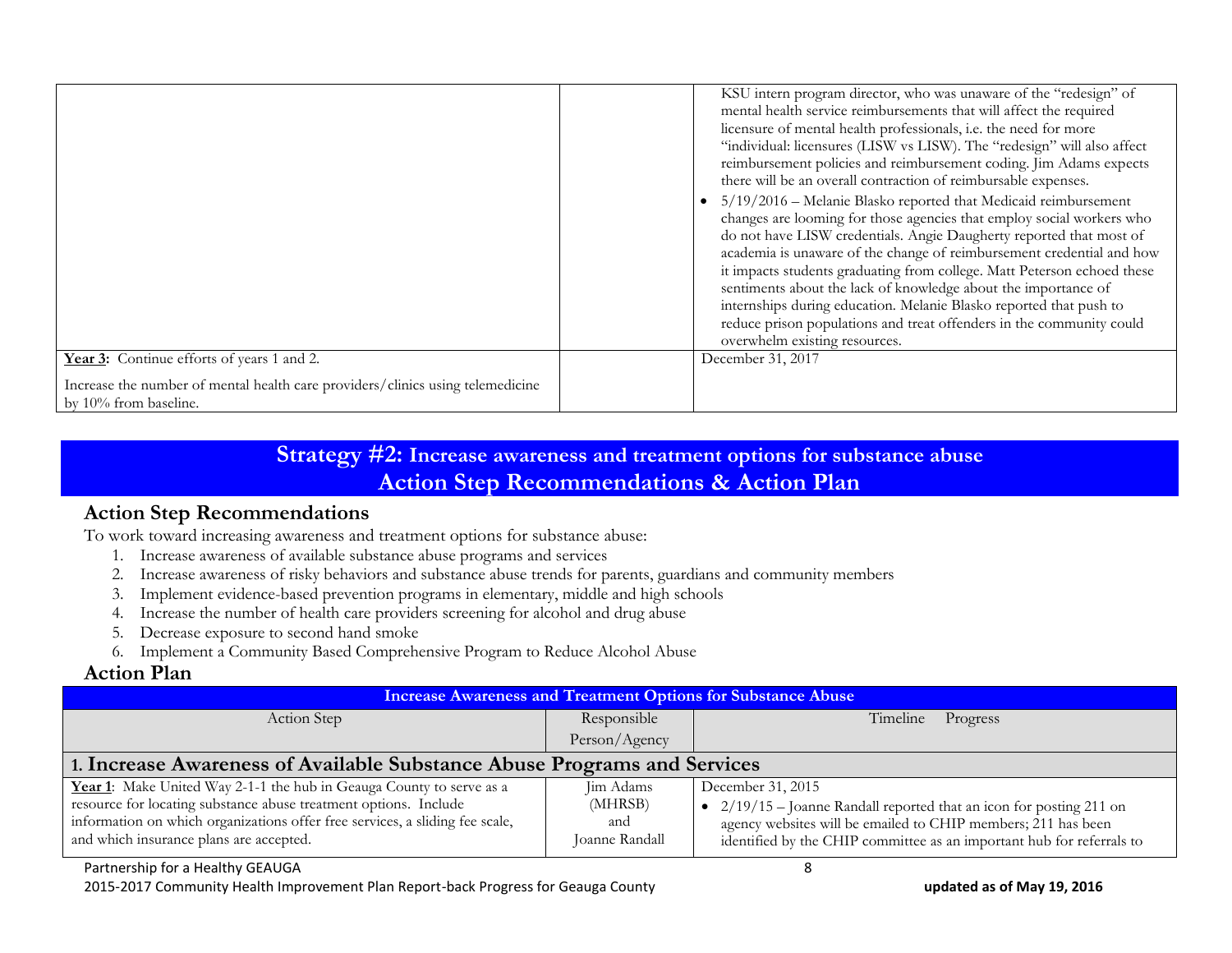| Encourage all Geauga County agencies to have the 2-1-1 link on their       | (United Way) | ATOD services and treatment in Geauga County                                                                                             |
|----------------------------------------------------------------------------|--------------|------------------------------------------------------------------------------------------------------------------------------------------|
| website so there is place everyone goes to for information.                |              | 2/19/15 - Joanne Randall reported that she is scheduling a 211                                                                           |
| Create a presentation on available substance abuse services and present to |              | presentation at the 3/19/15 CHIP meeting                                                                                                 |
| Geauga County area churches, Law Enforcement, Chamber of Commerce,         |              | 3/19/15 - United Way 211 gave a presentation on the 211 call center and                                                                  |
| City Councils, college students majoring in social work, etc.              |              | demonstration on the http://www.geauga211.org website at the meeting                                                                     |
|                                                                            |              | to show the resources available to callers and website visitors. Questions                                                               |
|                                                                            |              | regarding how calls are routed to 211 by three-digit area and three-digit                                                                |
|                                                                            |              | central office codes, how resources and information is updated on a                                                                      |
|                                                                            |              | regular basis, and how UW 211 assists callers in a broader manner than                                                                   |
|                                                                            |              | simply answering a question.                                                                                                             |
|                                                                            |              | • 4/16/2015 - Joanne Randall (and Jim Adams) recommended asking                                                                          |
|                                                                            |              | Dennis Michelson from NAMI to join the committee; Jim Adams is in                                                                        |
|                                                                            |              | the process of creating a strategy to raise awareness about resources in the                                                             |
|                                                                            |              | county with a meeting with agency heads scheduled in June; United Way                                                                    |
|                                                                            |              | is taking over KidsFest and will be hosting it in August. This is a potential                                                            |
|                                                                            |              | event to provide information on resources                                                                                                |
|                                                                            |              | $5/21/15$ – Joanne Randall reported that the awareness program will be                                                                   |
|                                                                            |              | tied to Dennis Michelson's efforts in the mental health awareness                                                                        |
|                                                                            |              | program; United Way 211 is having publicity events at local retailers in                                                                 |
|                                                                            |              | June to raise awareness of UW 211 as a community resource; United Way                                                                    |
|                                                                            |              | is currently reviewing a funding opportunity that will be used to create a                                                               |
|                                                                            |              | plan of evidence-based programs                                                                                                          |
|                                                                            |              | $6/18/2015$ – Dennis Michelson made community presentations to                                                                           |
|                                                                            |              | promote the CHIP work and 211. Jim Adams reported that Medicaid<br>expansion and increased numbers of insured have freed up dollars that |
|                                                                            |              | were once used to reimburse expenses, which has resulted in more clients                                                                 |
|                                                                            |              | serves for a longer period of time and for more services; the savings will                                                               |
|                                                                            |              | be reinvested into other areas of need by the Board of Mental Health                                                                     |
|                                                                            |              | including wrap-around support such as housing, employment search, peer                                                                   |
|                                                                            |              | support and in-home crisis management                                                                                                    |
|                                                                            |              | $9/17/2015$ - The consensus of the Partnership is that this measure                                                                      |
|                                                                            |              | has completed its 1st year goals and members should begin to look                                                                        |
|                                                                            |              | at ways to increase resource allocation to UW 211 and spread the                                                                         |
|                                                                            |              | word about the substance abuse needs of residents every                                                                                  |
|                                                                            |              | opportunity that they have to talk to groups, residents and the                                                                          |
|                                                                            |              | media                                                                                                                                    |
|                                                                            |              | Dan Mix reported that the Geauga County Health District will                                                                             |
|                                                                            |              | participate in the distribution of Project DAWN kits to first responders.                                                                |
|                                                                            |              | The GCHD has obtained the necessary pharmaceutical license and will                                                                      |
|                                                                            |              | begin distributing as soon as the supplies are available                                                                                 |
|                                                                            |              | $\bullet$ 11/19/2015 – Jim Adams reported that his department is close to                                                                |
|                                                                            |              | preparing a report from a survey of over 100 respondents and several                                                                     |
|                                                                            |              | focus groups on recovery-oriented system of care; the final step to                                                                      |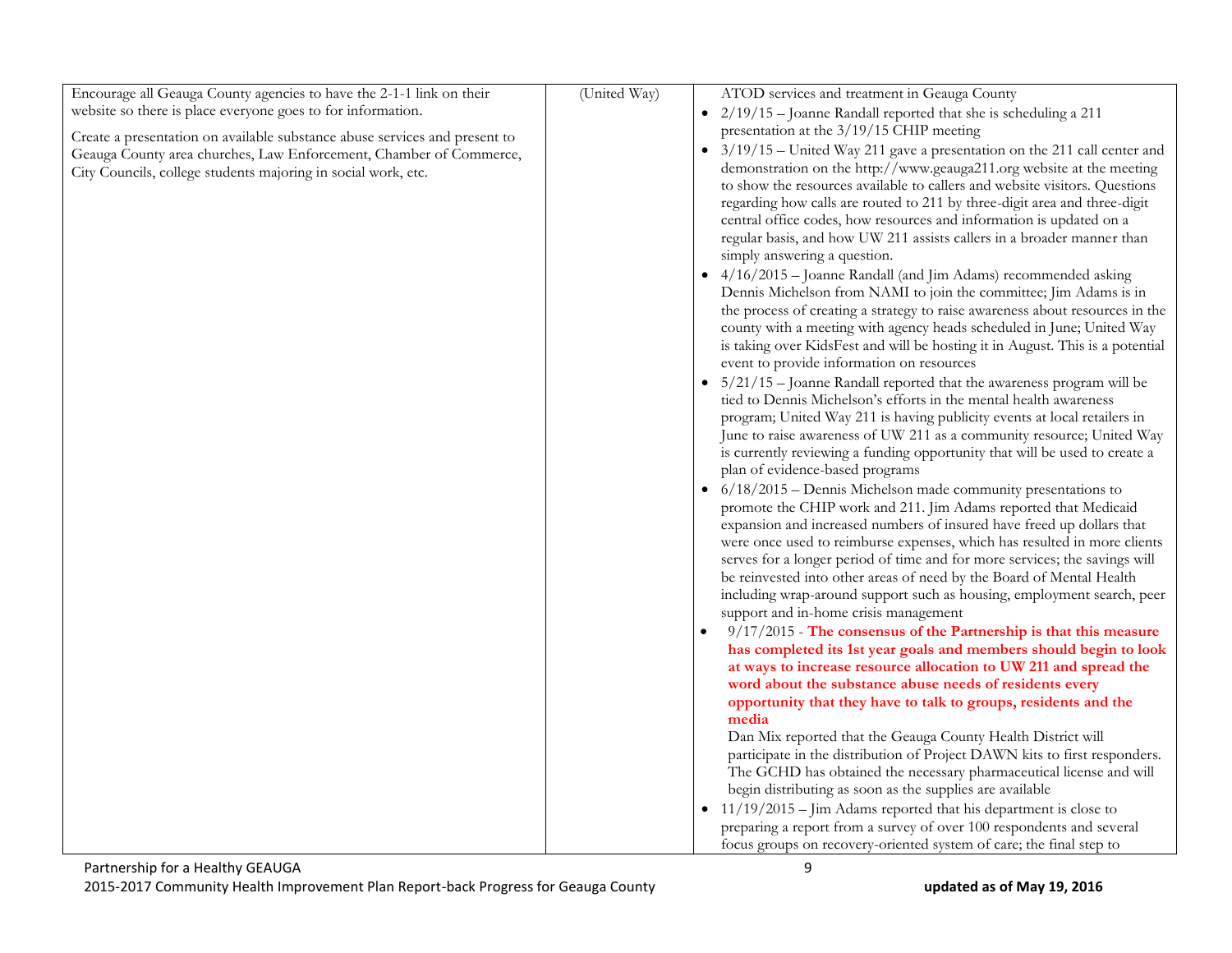|                                                                                                                                     | preparing the report is a review by key informants                                                                                                                                                                                                                                                                                                                                                                                                                                                                                                                                                                                                                                                                                                                                                                                                                                                                                                                   |
|-------------------------------------------------------------------------------------------------------------------------------------|----------------------------------------------------------------------------------------------------------------------------------------------------------------------------------------------------------------------------------------------------------------------------------------------------------------------------------------------------------------------------------------------------------------------------------------------------------------------------------------------------------------------------------------------------------------------------------------------------------------------------------------------------------------------------------------------------------------------------------------------------------------------------------------------------------------------------------------------------------------------------------------------------------------------------------------------------------------------|
| Year 2: Update 2-1-1 resources annually.<br>Continue presentations on available substance abuse services to Geauga<br>County groups | December 31, 2016<br>1/21/2016 - Joanne Randall reported that the Geauga County Board of<br>Mental Health and United Way were exploring the use of a marketing<br>professional to create a plan to increase community awareness; Joanne is<br>open to suggestions for such a marketing company; Partnership members<br>recommended contacting colleges (Hiram and John Carroll); George<br>Pogan recommended Business Advisors of Cleveland, a group of retired<br>business executives looking to stay involved.<br>3/17/2016 - Joanne Randall reiterated that United Way will offer<br>assistance in developing a marketing program to raise awareness in the<br>community for mental health and addiction services.<br>$5/19/2016$ – As mentioned in Strategy #1, Action # #, Joanne Randall<br>circulated a sign-up sheet for members interested in joining a<br>subcommittee to prioritize the needs and media that will be used to<br>conduct a media campaign. |
| Year 3: Continue efforts of years 1 and 2 and expand outreach                                                                       | December 31, 2017                                                                                                                                                                                                                                                                                                                                                                                                                                                                                                                                                                                                                                                                                                                                                                                                                                                                                                                                                    |

|                                                                                                                                                                                                                                                                                                                                       |                                                                                                            | <b>Increase Awareness and Treatment Options for Substance Abuse</b>                                                                                                                                                                                                                                                                                                                                                                                                                                                                                                                                                                                                                                                                                                                                                                                                                                                                                                                                                                                                                                                                                       |
|---------------------------------------------------------------------------------------------------------------------------------------------------------------------------------------------------------------------------------------------------------------------------------------------------------------------------------------|------------------------------------------------------------------------------------------------------------|-----------------------------------------------------------------------------------------------------------------------------------------------------------------------------------------------------------------------------------------------------------------------------------------------------------------------------------------------------------------------------------------------------------------------------------------------------------------------------------------------------------------------------------------------------------------------------------------------------------------------------------------------------------------------------------------------------------------------------------------------------------------------------------------------------------------------------------------------------------------------------------------------------------------------------------------------------------------------------------------------------------------------------------------------------------------------------------------------------------------------------------------------------------|
| Action Step                                                                                                                                                                                                                                                                                                                           | Responsible                                                                                                | Progress<br><b>Timeline</b>                                                                                                                                                                                                                                                                                                                                                                                                                                                                                                                                                                                                                                                                                                                                                                                                                                                                                                                                                                                                                                                                                                                               |
|                                                                                                                                                                                                                                                                                                                                       | Person/Agency                                                                                              |                                                                                                                                                                                                                                                                                                                                                                                                                                                                                                                                                                                                                                                                                                                                                                                                                                                                                                                                                                                                                                                                                                                                                           |
| 2. Increase Awareness of Risky Behaviors for Parents, Guardians and Community Members                                                                                                                                                                                                                                                 |                                                                                                            |                                                                                                                                                                                                                                                                                                                                                                                                                                                                                                                                                                                                                                                                                                                                                                                                                                                                                                                                                                                                                                                                                                                                                           |
| Year 1: Plan a community awareness campaign to increase education and<br>awareness of risky behaviors and substance abuse trends.<br>Determine best ways to educate community and parents (social media,<br>newspaper, school websites or newsletters, television, church bulletins, etc.)<br>Collaborate with the Opiate Task Force. | Elaine Maro<br>Matthew Petersen<br>(Lake-Geauga<br>Recovery Centers)<br>and<br>Andrea Gutka<br>(WomenSafe) | December 31, 2015<br>2/19/15 Elaine Maro reported funding issues have delayed progress;<br>$\bullet$<br>there are efforts to expand Drug-Free 24x7 activities in schools and is<br>forming an activity committee<br>$3/19/15$ – working on determining a distribution method other than<br>$\bullet$<br>Drug-Free 24x7 committee; Andrea reported that WomenSafe continues<br>to provide educational resources on healthy relationships and<br>understanding dating violence in local schools. We do plan to grow in this<br>area as well as look into providing additional resources on mentoring the<br>youth currently residing in shelter as well as their parents.<br>$4/16/2015$ – Elaine Maro reported that <i>Parents</i> 360 Ra, an education<br>program for parents to increase the knowledge of substance abuse and<br>increase confidence in their ability to speak with teens will take place on<br>April 30, 2015 at TriPoint Medical Center (flyers were distributed). All<br>committee members were encouraged to share the information in their<br>practices<br>$5/21/15$ – Elaine Maro reported that the April 30 event has 0 attendees |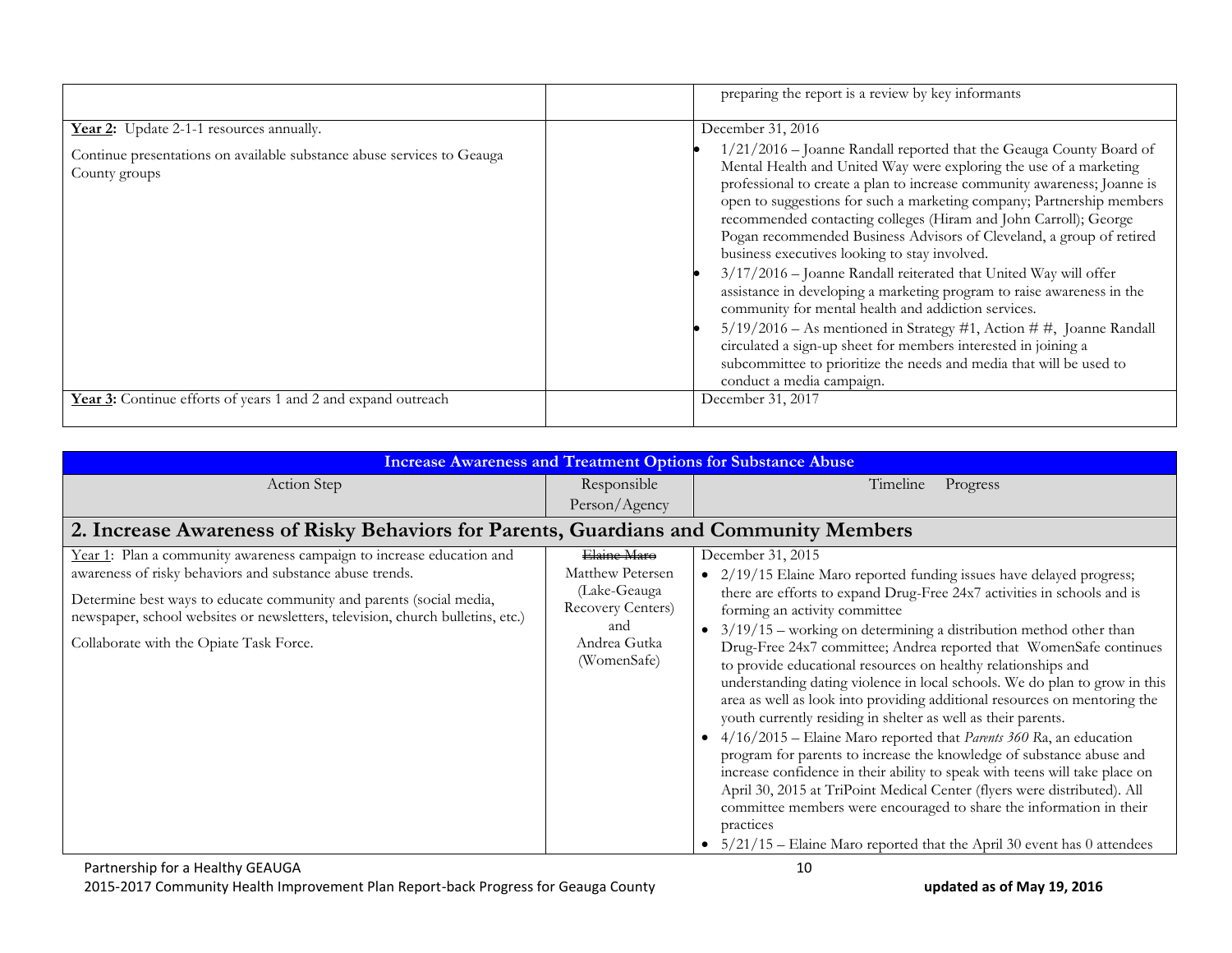| working to get onto townships, schools, churches and civic groups<br>agenda to present information - "Give me 15 minutes of your time."<br>Melanie Blasko reported that Parents 360 in Lake has a Court-mandated<br>attendance for parents and children in divorce cases; Geauga does not<br>require attendance<br>• 6/18/2015 - Elaine Maro reported that the Drug Free Alliance has<br>provided proactive information on marijuana legalization; copies were<br>shared with the group and discussed<br>$\bullet$ 9/17/2015 - Matthew Petersen has replaced Elain in the role as chair for<br>contacts may be useful in advancing these efforts in the near future.<br>• $11/19/2015$ – Matthew Peterson reported that he is planning an event at<br>the OSU Extension Office on the County Fairgrounds to develop a class<br>Year 2: Plan awareness programs/workshops focusing on different "hot<br>December 31, 2016<br>topics" and risky behavior trends.<br>1/21/2016 - Karen Lackey reported that Chardon LSH youth leadership<br>$\bullet$<br>was promoting the "Because I Said I Would" commitment and<br>Attain media coverage for all programs/workshops<br>accountability program for students found here:<br>http://becauseisaidiwould.com/about/. Andrea Gutka reported that<br>WomenSafe has two new programs including and empowered parent<br>distributed to partners). Andrea also shared a pamphlet on abuse-free<br>dating, which was emailed to the Partnership members<br>3/17/2016 - Andrea Gukta reported that WomenSafe's Empowered<br>residing in homes affected by domestic violence.<br>$5/19/2016$ – No report<br>Year 3: Continue efforts of years 1 and 2.<br>December 31, 2017 |                                                                                                                                                    |
|----------------------------------------------------------------------------------------------------------------------------------------------------------------------------------------------------------------------------------------------------------------------------------------------------------------------------------------------------------------------------------------------------------------------------------------------------------------------------------------------------------------------------------------------------------------------------------------------------------------------------------------------------------------------------------------------------------------------------------------------------------------------------------------------------------------------------------------------------------------------------------------------------------------------------------------------------------------------------------------------------------------------------------------------------------------------------------------------------------------------------------------------------------------------------------------------------------------------------------------------------------------------------------------------------------------------------------------------------------------------------------------------------------------------------------------------------------------------------------------------------------------------------------------------------------------------------------------------------------------------------------------------------------------------------------------------------------------|----------------------------------------------------------------------------------------------------------------------------------------------------|
|                                                                                                                                                                                                                                                                                                                                                                                                                                                                                                                                                                                                                                                                                                                                                                                                                                                                                                                                                                                                                                                                                                                                                                                                                                                                                                                                                                                                                                                                                                                                                                                                                                                                                                                | but four professionals attended; Dennis Michelson and Elaine are<br>this action step. Matt reviewed the current efforts and that his community     |
|                                                                                                                                                                                                                                                                                                                                                                                                                                                                                                                                                                                                                                                                                                                                                                                                                                                                                                                                                                                                                                                                                                                                                                                                                                                                                                                                                                                                                                                                                                                                                                                                                                                                                                                |                                                                                                                                                    |
|                                                                                                                                                                                                                                                                                                                                                                                                                                                                                                                                                                                                                                                                                                                                                                                                                                                                                                                                                                                                                                                                                                                                                                                                                                                                                                                                                                                                                                                                                                                                                                                                                                                                                                                | program and a domestic violence support group for women. (copies were<br>Parent program will address addiction and other risky behaviors for those |
|                                                                                                                                                                                                                                                                                                                                                                                                                                                                                                                                                                                                                                                                                                                                                                                                                                                                                                                                                                                                                                                                                                                                                                                                                                                                                                                                                                                                                                                                                                                                                                                                                                                                                                                |                                                                                                                                                    |

| <b>Increase Awareness and Treatment Options for Substance Abuse</b>                                                                                                                  |                                                                             |                                                                                                                                                                                                                                          |
|--------------------------------------------------------------------------------------------------------------------------------------------------------------------------------------|-----------------------------------------------------------------------------|------------------------------------------------------------------------------------------------------------------------------------------------------------------------------------------------------------------------------------------|
| Action Step                                                                                                                                                                          | Responsible                                                                 | Timeline<br>Progress                                                                                                                                                                                                                     |
|                                                                                                                                                                                      | Person/Agency                                                               |                                                                                                                                                                                                                                          |
| 3. Implement Evidence-Based Prevention Programs in Elementary, Middle and High Schools                                                                                               |                                                                             |                                                                                                                                                                                                                                          |
| Year 1: Gather baseline data on which prevention programs are currently                                                                                                              | Vicki Clark                                                                 | December 31, 2015                                                                                                                                                                                                                        |
| being implemented (in which districts and which grade levels).                                                                                                                       | (Ravenwood)                                                                 | • 2/19/15 Incredible Years is currently in 15 daycares in Geauga; staus is                                                                                                                                                               |
| Explore evidence based prevention programs such as PAX Good Behavior<br>Games, LifeSkills, and The Incredible Years.<br>Decide which program(s) will be offered and are sustainable. | and<br>Jim Clements<br>(Catholic Charities)<br>Karen Lackey<br>(Geauga ESC) | unknown about other programs<br>$2/19/15$ – Dawn Damante reported that UH Geauga has a staff member<br>working on LifeSkills training and UH works with DARE program<br>officers; schools include Park Elementary, St. Helens, Ledgemont |

#### Partnership for a Healthy GEAUGA 11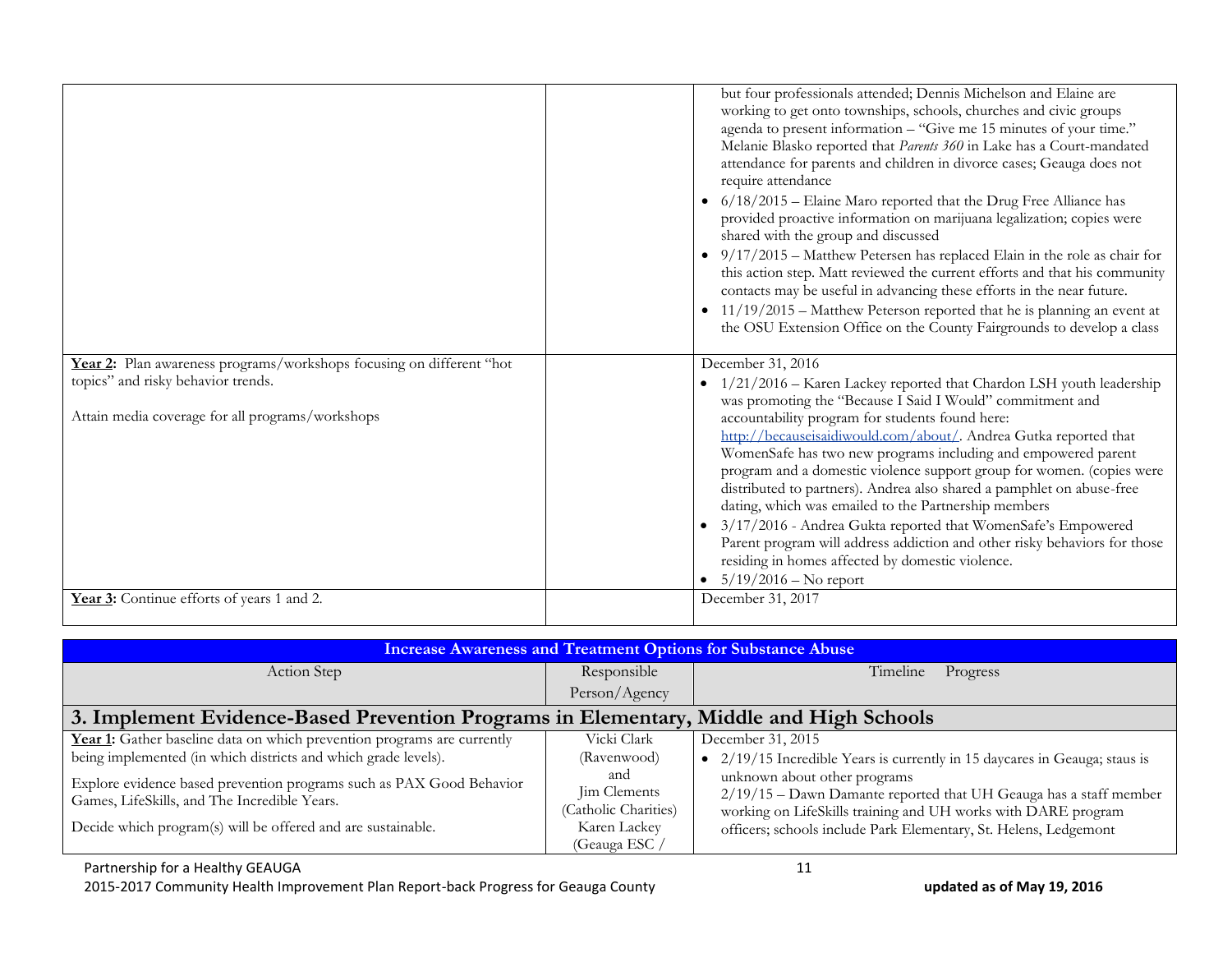|                                                                                                                                                                                                                       | TPP/YLP Director) | 3/19/15 Vicki reported that Ravenwood is applying for funding from<br>$\bullet$<br>United Way and Cleveland Foundation to develop a strategic,<br>coordinated, evidence based approach to prevention. Ravenwood is<br>acting as a fiscal agent. The Educational Service Center is surveying<br>Geauga schools to determine current prevention efforts.<br>4/16/2014 - Vicki Clark reported by email that Ravenwood has applied<br>for grants from United Way and Cleveland Foundation to create a<br>prevention plan; Joanne reported that United Way funding decisions will<br>be later this year;<br>Melanie Blasko reported by email that Drug Free 24/7 committee<br>completed a survey of prevention programs currently in local schools;<br>Karen Lackey from Geauga Educational Service Center is working on<br>developing a coordinated, strategic, evidence-based prevention program<br>of services for all schools. Ravenwood would act as oversight agency<br>5/21/2015 - Vicki Clark reported that they are awaiting a funding<br>decision from United Way after 6/5/15; the program will contract with<br>Geauga ESC to identify evidence-based intervention for schools<br>$6/18/2015$ – Vicki Clark reported they are awaiting a funding decision;<br>Monica Thompson from United Way reported that the project did get<br>funded by the Cleveland Foundation, which will allow the project to go<br>forward.<br>• 9/17/2015 - Karen Lackey reported that she had met with most of the<br>agencies on the Partnership to identify current progress. Karen reported<br>current plans were to organize prevention efforts to develop a common<br>plan that could be used to integrate into schools. Cardinal LSD has<br>already begun looking at improvements in their schools and are willing to<br>pilot any program(s). Karen stressed the importance of developing a<br>community impact approach that was not just school-based, but<br>incorporated schools, community and law enforcement efforts to address<br>mental health, alcohol and substance abuse issues. Karen reported that<br>Ohio Mental Health and Addiction Services (OMHAS) has a strategic<br>planning effort to develop common strategies called SPIF. Geauga ESC<br>now has a level 2 certified prevention specialist on staff.<br>• $11/19/2015$ – Karen Lackey reported that the information gathering is<br>ongoing and there is discussion for developing a pilot program in the<br>Cardinal Local School District |
|-----------------------------------------------------------------------------------------------------------------------------------------------------------------------------------------------------------------------|-------------------|---------------------------------------------------------------------------------------------------------------------------------------------------------------------------------------------------------------------------------------------------------------------------------------------------------------------------------------------------------------------------------------------------------------------------------------------------------------------------------------------------------------------------------------------------------------------------------------------------------------------------------------------------------------------------------------------------------------------------------------------------------------------------------------------------------------------------------------------------------------------------------------------------------------------------------------------------------------------------------------------------------------------------------------------------------------------------------------------------------------------------------------------------------------------------------------------------------------------------------------------------------------------------------------------------------------------------------------------------------------------------------------------------------------------------------------------------------------------------------------------------------------------------------------------------------------------------------------------------------------------------------------------------------------------------------------------------------------------------------------------------------------------------------------------------------------------------------------------------------------------------------------------------------------------------------------------------------------------------------------------------------------------------------------------------------------------------------------------------------------------------------------------------------------------------------------------------------------------------------------------------------------------------------------------------------------------------------------------------------------------------------------------------------------------------------------------------------------------------------------------------------------|
| Year 2: Introduce or re-introduce the evidence based program(s) to the<br>school districts.<br>Pilot any new programs in at least one district.<br>Expand any current programming to other districts or grade levels. |                   | December 31, 2016<br>$\bullet$ 1/21/2016 – Karen Lackey reported that most key informant interviews<br>have been completed. It is clear there are many interventions available in<br>Geauga County. Karen feels that a "menu of services" be developed for<br>all the services. Cardinal LSD has a pilot program in development that<br>will include 18 sessions and have an evaluation plan built into the                                                                                                                                                                                                                                                                                                                                                                                                                                                                                                                                                                                                                                                                                                                                                                                                                                                                                                                                                                                                                                                                                                                                                                                                                                                                                                                                                                                                                                                                                                                                                                                                                                                                                                                                                                                                                                                                                                                                                                                                                                                                                                   |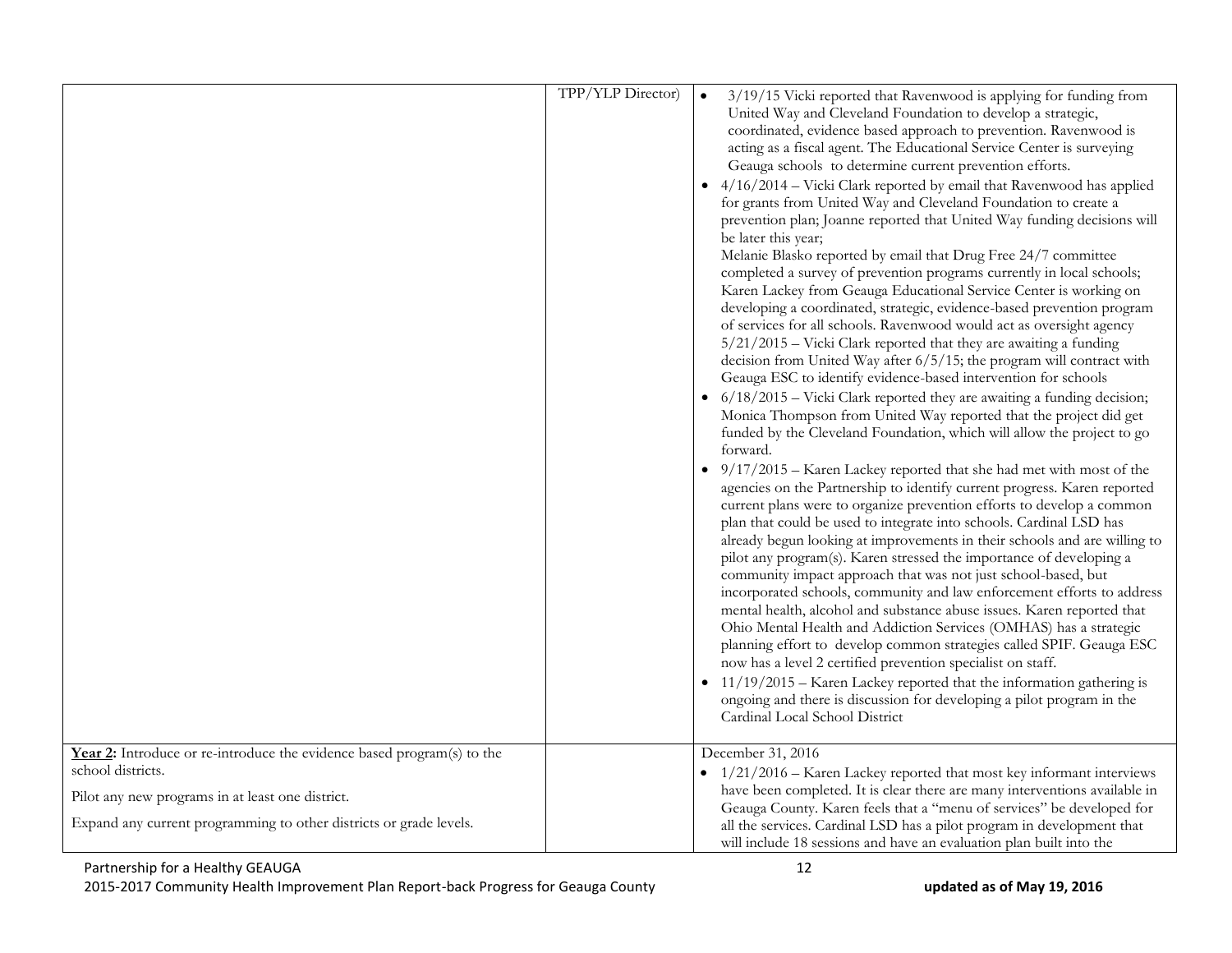| Year 3: Expand programming to all districts                                                                                                                                                                                                                                                           |                                                                                         | program. Karen is targeting a start in February.<br>3/17/2016 - Karen Lackey reported that Cardinal LSD has agreed to run<br>٠<br>a pilot prevention program. Tim Kehres reported that Big Brothers Big<br>Sisters is an evidence-based program that is currently in most schools and<br>all communities in Geauga County. Participants are much less likely to<br>have drug and alcohol problems and for every \$1 invested, there is a \$3.28<br>return savings to the community.<br>$5/19/2016$ – Karen Lackey gave a presentation on the current status of<br>her grant to identify existing programs within local school districts. Karen<br>presented a proposed Hub Model that has primary funders at the center<br>along with resident representation as an advisory board. The model is<br>based around the primary goals of reducing substance abuse and<br>improving youth emotional wellbeing /health / wellness. The model<br>illustrated activities and programs that are key to achieving these goals,<br>including resilience, family support, community connection and the<br>school environment.<br>The feedback of Partnership members demonstrated support and<br>appreciation for the work that has been accomplished. Suggestions for<br>improvement moving forward to include the health component of the<br>individuals which is highly integrated into overall wellbeing, to update the<br>list of services, and to revise the letter to Superintendents.<br>December 31, 2017 |
|-------------------------------------------------------------------------------------------------------------------------------------------------------------------------------------------------------------------------------------------------------------------------------------------------------|-----------------------------------------------------------------------------------------|---------------------------------------------------------------------------------------------------------------------------------------------------------------------------------------------------------------------------------------------------------------------------------------------------------------------------------------------------------------------------------------------------------------------------------------------------------------------------------------------------------------------------------------------------------------------------------------------------------------------------------------------------------------------------------------------------------------------------------------------------------------------------------------------------------------------------------------------------------------------------------------------------------------------------------------------------------------------------------------------------------------------------------------------------------------------------------------------------------------------------------------------------------------------------------------------------------------------------------------------------------------------------------------------------------------------------------------------------------------------------------------------------------------------------------------------------------------------------------------------------------|
|                                                                                                                                                                                                                                                                                                       |                                                                                         |                                                                                                                                                                                                                                                                                                                                                                                                                                                                                                                                                                                                                                                                                                                                                                                                                                                                                                                                                                                                                                                                                                                                                                                                                                                                                                                                                                                                                                                                                                         |
| 4. Increase the Number of Health Care Providers Screening for Alcohol and Drug Abuse<br>Year 1: Collect baseline data on the number of emergency department,<br>primary care and specialty care providers that currently screen for drug and<br>alcohol abuse (and at what age they start screening). | Vicki Clark<br>(Ravenwood)<br>and<br>Melanie Blasko<br>(Lake-Geauga<br>Recovery Center) | December 31, 2015<br>· 2/19/15 Melanie and Dan will reach out to Kent State University College<br>of Public Health for a potential student research project to collect this<br>data and suggest an screening and referral plan<br>• $3/19/15$ – Melanie and Dan Mix created a project outline to send out to<br>colleges and universities to find college student(s) interested in this<br>project for their practicum or capstone projects<br>4/16/2015 - Dan reported that he talked with Kent State University<br>College of Public Health who feel they are confident they can find a<br>student to complete this project. Dan will send the report to other<br>universities if he can find contacts.<br>5/21/15 - Dan Mix reported that Geauga County Health District has<br>contracted a student intern to collect the baselines data and pilot an<br>program to introduce providers to SBIRT; Intern Christi Gigliotti<br>reported an outline of the plan and work-to-date, including establishing<br>baseline data of providers that screen and tools used, develop a program<br>that introduces ASSERT/SBIRT, and the possibility of a training<br>program for providers in the application of the screening tools                                                                                                                                                                                                                                                                             |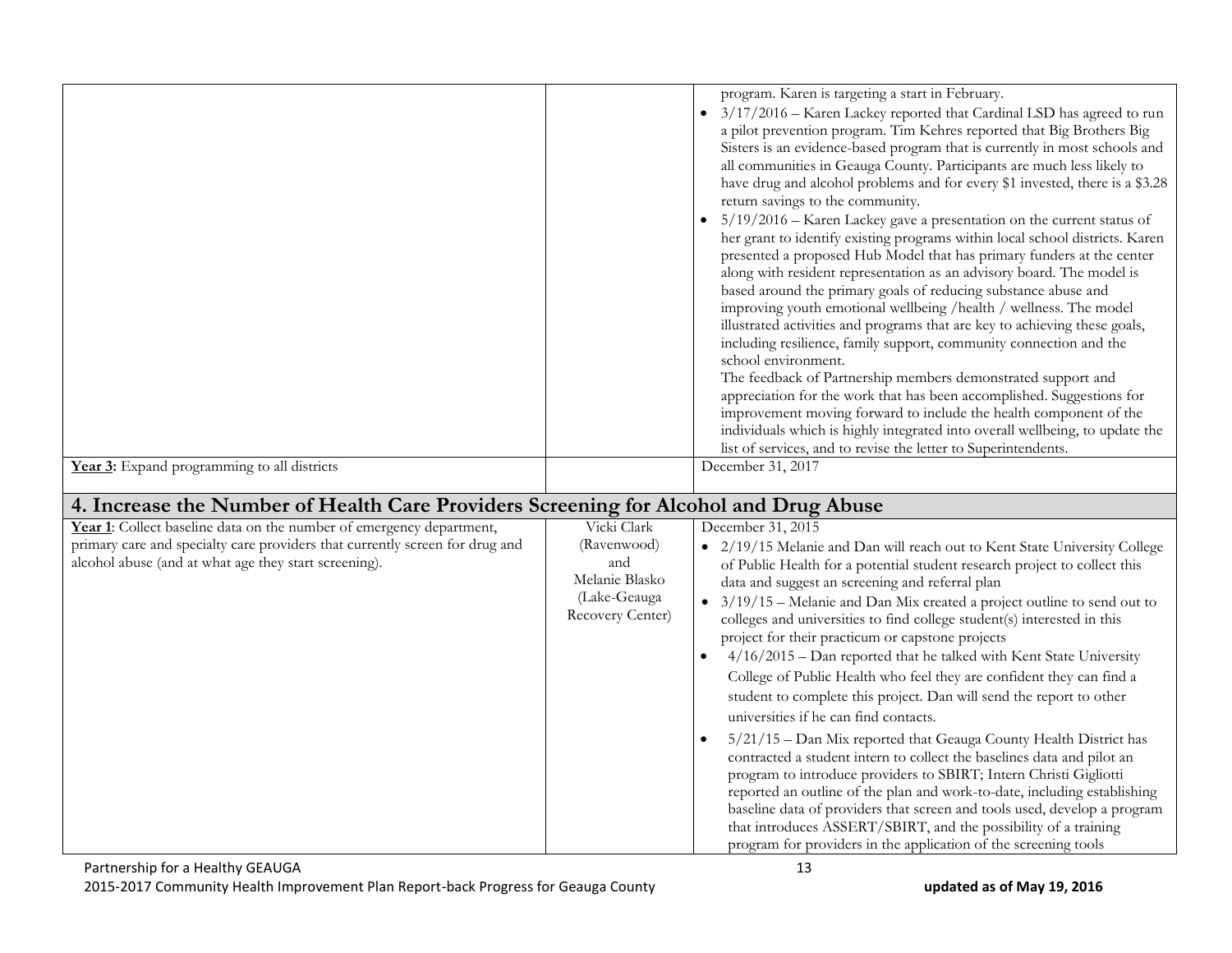|                                                                                                                                                                                                                                      | • 6/18/2015 - Christi Gigliotti reported that she is working on a<br>introduction letter that will be mailed to physicians in advance of a survey;<br>she is also working on a draft survey with Dan Mix; she inquired whether<br>the group thought specialists should be surveyed – the consensus being to<br>ask as many as possible because of lower response rates;<br>Christi also passed around an SBIRT step-by-step tool used for physician<br>implementation and a brochure order form; brochures will be included in<br>the advanced letter. SBIRT online training is available for about \$50. Jim<br>Adams mentioned that it may prove less expensive to hire a trainer and<br>bring them in for group training. Ji also recommended talking to other<br>counties that have implemented SBIRT with great success<br>$9/17/2015$ – Dan Mix reported that the survey was completed and would<br>$\bullet$<br>be sent to medical providers in October; the staff is working with UH<br>Geauga Medical Center's Chief of Staff to promote participation in the<br>survey; resource materials for referrals has been prepared; an outreach<br>plan has been developed and will be piloted in October; OMHAS has<br>money to train providers in SBIRT and is working with Christie to tailor<br>an education offering for busy medical providers<br>$\bullet$ 11/19/2015 - Dan Mix reported that the survey was ongoing and that an<br>SBIRT training to be conducted by Ohio MHAS is scheduled for<br>$11/24/2015$ and more could be scheduled in December |
|--------------------------------------------------------------------------------------------------------------------------------------------------------------------------------------------------------------------------------------|-------------------------------------------------------------------------------------------------------------------------------------------------------------------------------------------------------------------------------------------------------------------------------------------------------------------------------------------------------------------------------------------------------------------------------------------------------------------------------------------------------------------------------------------------------------------------------------------------------------------------------------------------------------------------------------------------------------------------------------------------------------------------------------------------------------------------------------------------------------------------------------------------------------------------------------------------------------------------------------------------------------------------------------------------------------------------------------------------------------------------------------------------------------------------------------------------------------------------------------------------------------------------------------------------------------------------------------------------------------------------------------------------------------------------------------------------------------------------------------------------------------------------------------------------------------------|
| Year 2: Introduce a screening, brief intervention and referral to treatment<br>model (SBIRT) to physicians' offices and hospital emergency departments.<br>Pilot the model with one primary care physician's office and hospital ER. | December 31, 2016<br>• 1/21/2016 - Dan Mix reported that an SBIRT training was held on<br>January 7, 2016; 10 participants including Jim Adams, Vicki Clark,<br>Melanie Blasko, Dennis Michelson, George Pogan, Matt Peterson, Dan<br>Mix, Christie Gigglioti and two UH staff attended; participants received<br>information on the evidence-base of SBIRT, how screening is conducted,<br>tools that integrated, etc.; another training is scheduled on January 27,<br>2016; UH Geauga Medical will be scheduling an in-service SBIRT training<br>in the near future<br>$3/17/2016$ – The contact for SBIRT training by the Ohio Department of<br>Mental Health and Addiction Services is Ellen Augspurger, MAT; 614-<br>644-8318; Ellen.Augspurger@mha.ohio.gov<br>5/19/16 - As previously reported in Strategy #1 Action step #1 - Dan<br>Mix reported that Christie Gigliotti has redesigned the provider survey<br>and has been reaching out to providers to raise interest in SBIRT<br>training and use. Future training sessions will be scheduled. Jamie Fisher<br>from Middlefield Care Center reported that as a result of the SBIT<br>training, they were now using SBIRT model to screen for depression,<br>mental health and substance abuse.                                                                                                                                                                                                                                                                                                       |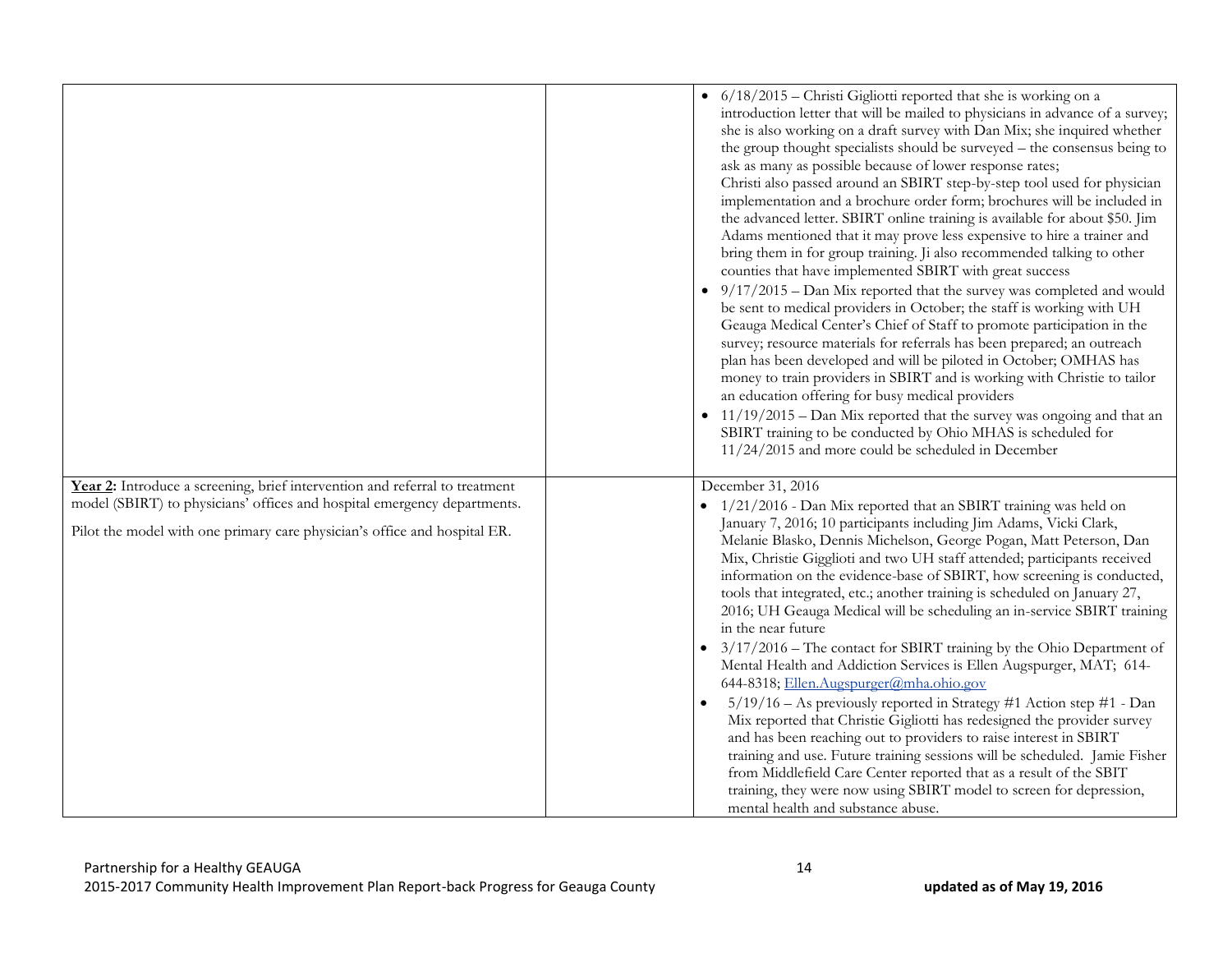| $\mathbf{r}$<br>Year $3$ :<br>: Increase the number of .<br>t ER and primary care physicians using the | 2017<br>ecember<br>. . |
|--------------------------------------------------------------------------------------------------------|------------------------|
| SBIRT model by 25% from baseline.                                                                      |                        |

| <b>Increase Awareness and Treatment Options for Substance Abuse</b>                                                                                                                                                |                                                                                                               |                                                                                                                                                                                                                                                                                                                                                                                                                                                                                                                                                                                                                                                                                                                                                                                                                                                                                                                                                                                                                                                                                                                                                                                                                                                                                                                                                                                                                                                                                                                                                                                                                                                                                                                                                       |
|--------------------------------------------------------------------------------------------------------------------------------------------------------------------------------------------------------------------|---------------------------------------------------------------------------------------------------------------|-------------------------------------------------------------------------------------------------------------------------------------------------------------------------------------------------------------------------------------------------------------------------------------------------------------------------------------------------------------------------------------------------------------------------------------------------------------------------------------------------------------------------------------------------------------------------------------------------------------------------------------------------------------------------------------------------------------------------------------------------------------------------------------------------------------------------------------------------------------------------------------------------------------------------------------------------------------------------------------------------------------------------------------------------------------------------------------------------------------------------------------------------------------------------------------------------------------------------------------------------------------------------------------------------------------------------------------------------------------------------------------------------------------------------------------------------------------------------------------------------------------------------------------------------------------------------------------------------------------------------------------------------------------------------------------------------------------------------------------------------------|
| Action Step                                                                                                                                                                                                        | Responsible                                                                                                   | Timeline Progress                                                                                                                                                                                                                                                                                                                                                                                                                                                                                                                                                                                                                                                                                                                                                                                                                                                                                                                                                                                                                                                                                                                                                                                                                                                                                                                                                                                                                                                                                                                                                                                                                                                                                                                                     |
|                                                                                                                                                                                                                    | Person/Agency                                                                                                 |                                                                                                                                                                                                                                                                                                                                                                                                                                                                                                                                                                                                                                                                                                                                                                                                                                                                                                                                                                                                                                                                                                                                                                                                                                                                                                                                                                                                                                                                                                                                                                                                                                                                                                                                                       |
| 5. Decrease Exposure to Second Hand Smoke                                                                                                                                                                          |                                                                                                               |                                                                                                                                                                                                                                                                                                                                                                                                                                                                                                                                                                                                                                                                                                                                                                                                                                                                                                                                                                                                                                                                                                                                                                                                                                                                                                                                                                                                                                                                                                                                                                                                                                                                                                                                                       |
| Year 1: Collect baseline data on which organizations, multi-unit housing<br>facilities, school and other businesses currently have tobacco-free policies.                                                          | Dan Mix<br>(Geauga County<br>Health District)<br>Matt Petersen<br>(Lake-Geauga<br>Recovery Services,<br>Inc.) | December 31, 2015<br>• 2/19/15 Dan Mix will reach out to Kent State University College of<br>Public Health for a potential student research project to collect this data<br>and suggest model policy<br>• $3/19/15$ – Dan Mix created a project outline to send out to colleges and<br>universities to find college student(s) interested in this project for their<br>practicum or capstone projects<br>• 4/16/2015 - Dan reported that he talked with Kent State University<br>College of Public Health who feel they are confident they can find a<br>student to complete this project. Dan will send the report to other<br>universities if he can find contacts.<br>$5/21/15$ – Dan Mix reported he is completing a grant application with<br>the Ohio Dept. of Health to 1) partner with Geauga Metropolitan<br>Housing Authority to become smoke-free at their housing facilities; 2)<br>raise awareness in the community for smoke-free policies and create/join<br>a tobacco coalition; 3) work with private multi-unit housing to implement<br>smoke-free housing. The grant application is due 5/29/15; Even without<br>an award, at least we will have a plan to begin the work<br>$6/18/2015$ – Dan Mix reported that the grant application was submitted;<br>$\bullet$<br>one of the first goals is to work with Geauga MHA to implement smoke-<br>free policies; the next step is grassroots organizing to raise the awareness<br>of smoke-free policies in multi-unit housing<br>• $9/17/2015$ – Dan reported no word on the ODH grant because ODH<br>had extended the deadline to get more applicants<br>$\bullet$ 11/19/2015 - Dan Mix reported that the lack of a health educator has<br>precluded this project from going forward |
| Year 2: Create a presentation on model policies and present to Geauga<br>County organizations, housing facilities, schools and businesses.<br>Provide support and encouragement to implement smoke- free policies. |                                                                                                               | December 31, 2016<br>$\bullet$ 1/21/2016 – Dan Mix reported that Matt Peterson was working with the<br>Lake, Geauga, Ashtabula Tobacco Coalition to secure funding and to<br>implement a smoke-free housing policy at Geauga Metropolitan Housing<br>Authority (GMHA). Dan has been in contact with the director of GMHA<br>to explore implementing smoke-free housing at one facility. GMHA has                                                                                                                                                                                                                                                                                                                                                                                                                                                                                                                                                                                                                                                                                                                                                                                                                                                                                                                                                                                                                                                                                                                                                                                                                                                                                                                                                      |
|                                                                                                                                                                                                                    |                                                                                                               | been discussing this among its administration and the Board. The next                                                                                                                                                                                                                                                                                                                                                                                                                                                                                                                                                                                                                                                                                                                                                                                                                                                                                                                                                                                                                                                                                                                                                                                                                                                                                                                                                                                                                                                                                                                                                                                                                                                                                 |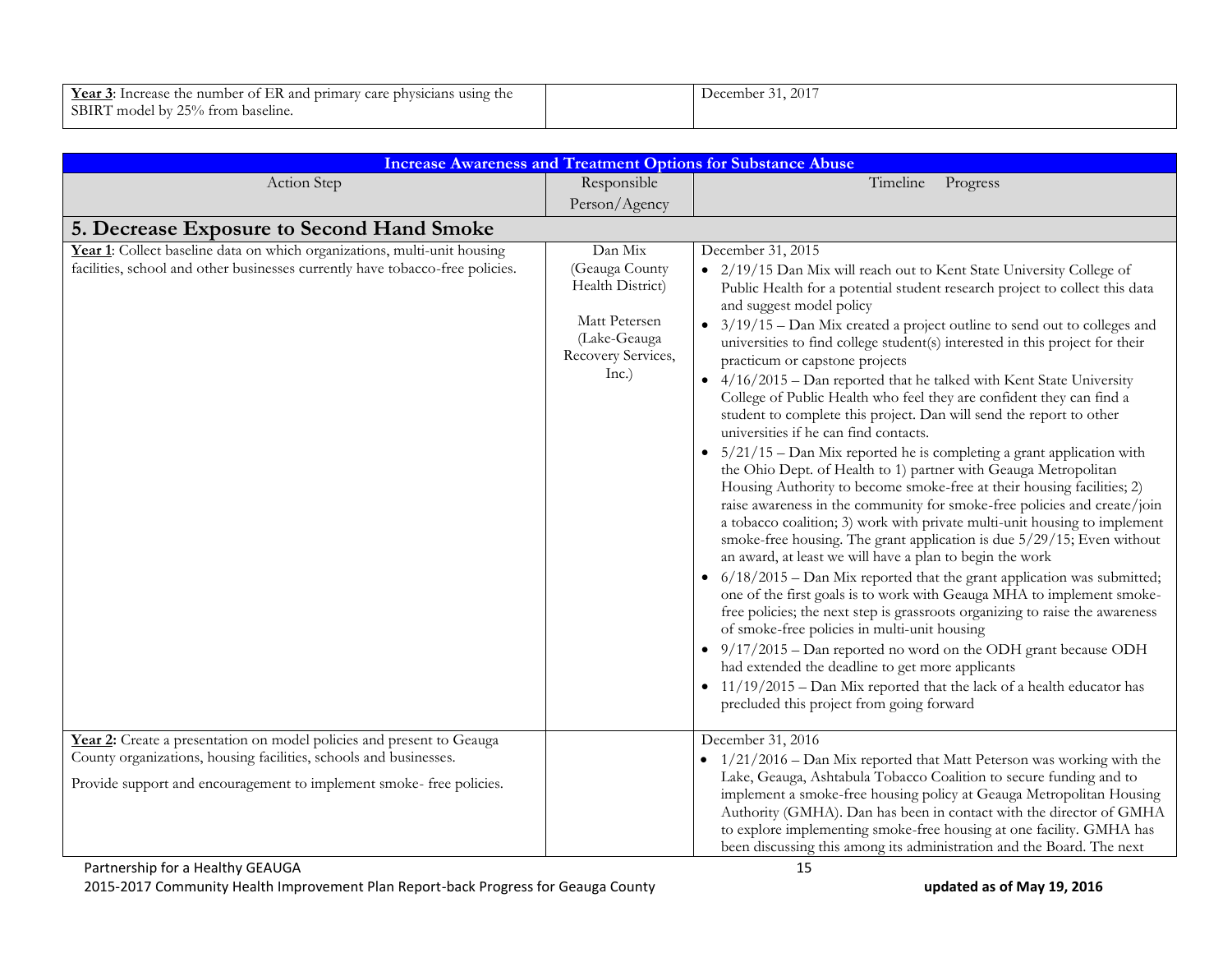|                                                                       | step is to introduce materials to the Board and director, which will be<br>done in conjunction with the Lake County General Health District.<br>$3/17/2016$ – Matt Petersen reported that LGRC has receive grant<br>funding to increase the number of multi-housing units that are smoke-<br>free. Working with the Lake and Geauga County Health Departments,<br>LGRC has reached an agreement with Geauga Metropolitan Housing<br>Authority to survey and educate residents at Harris House and Murray<br>Manor in Chardon. Harris House was surveyed in February and will<br>receive health education in March. Murray Manor will also be surveyed in<br>March. LGRC will meet with the GMHA Board in April to discuss<br>smoke-free policy options. The grant will also address exploration of<br>community attitudes about smoke-free parks, county fairs and festivals,<br>and public beaches, which will be measured by a survey of residents.<br>3/17/2016 - Matt Petersen reported a lack of tobacco cessation services<br>in Geauga County. Most people are referred to the Ohio Tobacco<br>Quitline, which has NRT but lacks one-on-one or group therapy and<br>coaching. Dawn Pilarczyk reported that UH Geauga had four staff<br>currently receiving smoking cessation training and will be available in the<br>near future. The program will have costs that are covered by Medicare,<br>Medicaid and some private insurance.<br>5/19/2016 - Matt Petersen reported that residents both Murray Manor<br>and Harris House of GMHA has been surveyed regarding smoke-free<br>housing and had both received some health education presentations. We<br>are currently working to present to the GMHA Board for further action. |
|-----------------------------------------------------------------------|------------------------------------------------------------------------------------------------------------------------------------------------------------------------------------------------------------------------------------------------------------------------------------------------------------------------------------------------------------------------------------------------------------------------------------------------------------------------------------------------------------------------------------------------------------------------------------------------------------------------------------------------------------------------------------------------------------------------------------------------------------------------------------------------------------------------------------------------------------------------------------------------------------------------------------------------------------------------------------------------------------------------------------------------------------------------------------------------------------------------------------------------------------------------------------------------------------------------------------------------------------------------------------------------------------------------------------------------------------------------------------------------------------------------------------------------------------------------------------------------------------------------------------------------------------------------------------------------------------------------------------------------------------------------------------------------------------------------------------------|
| Year 3: Increase the number of businesses, organizations, schools and | December 31, 2017                                                                                                                                                                                                                                                                                                                                                                                                                                                                                                                                                                                                                                                                                                                                                                                                                                                                                                                                                                                                                                                                                                                                                                                                                                                                                                                                                                                                                                                                                                                                                                                                                                                                                                                        |
| housing facilities that have adopted smoke-free policies by 25% from  |                                                                                                                                                                                                                                                                                                                                                                                                                                                                                                                                                                                                                                                                                                                                                                                                                                                                                                                                                                                                                                                                                                                                                                                                                                                                                                                                                                                                                                                                                                                                                                                                                                                                                                                                          |
| baseline.                                                             |                                                                                                                                                                                                                                                                                                                                                                                                                                                                                                                                                                                                                                                                                                                                                                                                                                                                                                                                                                                                                                                                                                                                                                                                                                                                                                                                                                                                                                                                                                                                                                                                                                                                                                                                          |
|                                                                       |                                                                                                                                                                                                                                                                                                                                                                                                                                                                                                                                                                                                                                                                                                                                                                                                                                                                                                                                                                                                                                                                                                                                                                                                                                                                                                                                                                                                                                                                                                                                                                                                                                                                                                                                          |
|                                                                       |                                                                                                                                                                                                                                                                                                                                                                                                                                                                                                                                                                                                                                                                                                                                                                                                                                                                                                                                                                                                                                                                                                                                                                                                                                                                                                                                                                                                                                                                                                                                                                                                                                                                                                                                          |
|                                                                       |                                                                                                                                                                                                                                                                                                                                                                                                                                                                                                                                                                                                                                                                                                                                                                                                                                                                                                                                                                                                                                                                                                                                                                                                                                                                                                                                                                                                                                                                                                                                                                                                                                                                                                                                          |

| <b>Increase Awareness and Treatment Options for Substance Abuse</b>          |                           |                                                                           |
|------------------------------------------------------------------------------|---------------------------|---------------------------------------------------------------------------|
| Action Step                                                                  | Responsible               | Timeline<br>Progress                                                      |
|                                                                              | Person/Agency             |                                                                           |
| 6. Implement a Community Based Comprehensive Program to Reduce Alcohol Abuse |                           |                                                                           |
| Year 1: Research Community Trials Intervention to Reduce High-Risk           | Haine Maro                | December 31, 2015                                                         |
| Drinking program.                                                            | Matthew Petersen          | $\bullet$ 2/19/15 - Elaine Maro reported a plan to implement responsible  |
| Work with all area law enforcement agencies to determine which               | (Lake-Geauga              | beverage training this Spring with a legal follow up to evaluate outcomes |
| components would be feasible to implement.                                   | <b>Recovery Centers</b> ) | $3/19/15$ – Elaine reported that she is working with the Ohio             |
|                                                                              |                           | Investigative Unit, Geauga County Sheriff and Chardon Police              |
|                                                                              |                           | Department to conduct a Server/Clerk training in May, followed by a       |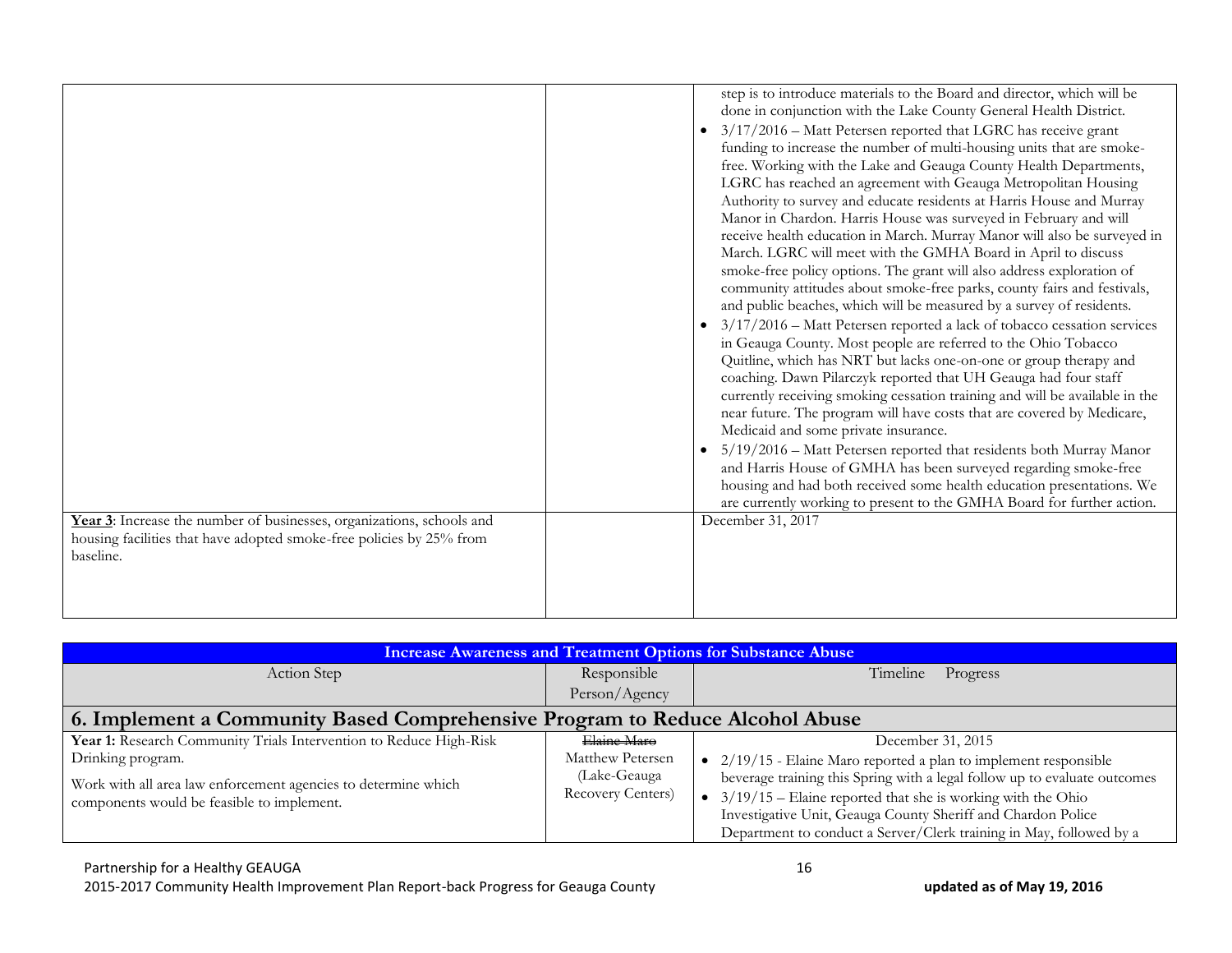|                                                                    | compliance check during High School Prom                                            |
|--------------------------------------------------------------------|-------------------------------------------------------------------------------------|
|                                                                    | • $4/16/2014$ – Elaine reported that there will be a clerk compliance trailing      |
|                                                                    | this summer followed by a compliance check by law enforcement; Mary                 |
|                                                                    | Wynn- Peaspanen mentioned there may be grants for target events, like               |
|                                                                    | high school proms                                                                   |
|                                                                    | $5/21/15$ – Elaine Maro reported difficulty getting police buy-in because           |
|                                                                    | of lack of funding support and time constraints by local law enforcement.           |
|                                                                    | Elaine will renew her efforts when school resumes in the fall 2015                  |
|                                                                    | $6/18/2015$ – Elaine Maro reported that a responsible beverage service<br>$\bullet$ |
|                                                                    | training and compliance check will be conducted in the fall 2015                    |
|                                                                    | 9/17/2015 - Matthew Petersen has replaced Elain in the role as chair                |
|                                                                    | for this action step. Matt reported that planning for a server/clerk                |
|                                                                    | training would be resumed in the fall/winter of 2015                                |
|                                                                    |                                                                                     |
|                                                                    | $11/19/2015$ – Matthew Petersen reported that he is waiting for<br>$\bullet$        |
|                                                                    | information on alcohol servers in Geauga County from the Ohio                       |
|                                                                    | Investigative Unit in order to make plans for a training                            |
| Year 2: Implement the following strategies:                        | December 31, 2016                                                                   |
| Sobriety checkpoints (working with law enforcement)                | $1/21/2016$ - Nothing to report                                                     |
| Seller/server trainings (working with the Ohio Investigative Unit) | $3/17/2016$ – a server training and compliance check is in planning stages          |
| Parents Who Host Lose the Most campaign (educating parents on      | • $5/19/2016$ – no report                                                           |
| the laws for distributing alcohol to minors)                       |                                                                                     |
| Use zoning and municipal regulations to control alcohol outlet     |                                                                                     |
| density                                                            |                                                                                     |
| Year 3: Publicize results of efforts and expand strategies.        | December 31, 2017                                                                   |
|                                                                    |                                                                                     |
|                                                                    |                                                                                     |

## **Strategy #3: Increase Access to Care Action Step Recommendations & Action Plan**

#### **Action Step Recommendations**

To work toward increasing **access to care,** the following actions steps are recommended:

- 1. Increase public transportation
- 2. Increase community education on health insurance opportunities and utilization
- 3. Increase patient success at home

| Increase Access to Care |                                                 |                   |
|-------------------------|-------------------------------------------------|-------------------|
| Action Step             | $\cdot$ $\cdot$<br>Responsible<br>Person/Agency | Timeline Progress |

#### Partnership for a Healthy GEAUGA 17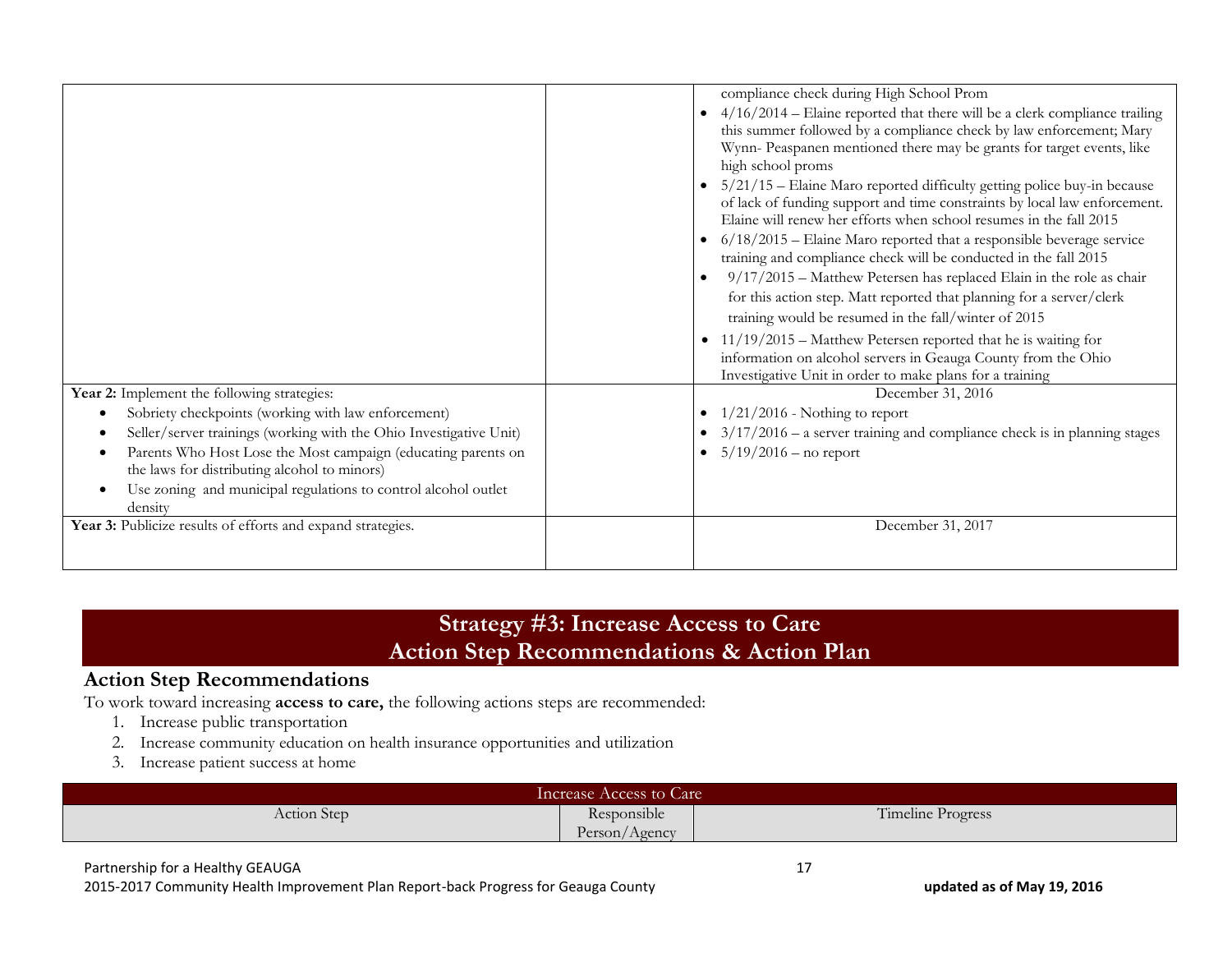| 1. Increase Public Transportation                                                                                                                                                                                                                                                                  |                                                                                       |                                                                                                                                                                                                                                                                                                                                                                                                                                                                                                                                                                                                                                                                                                                                                                                                                                                                                                                                                                                                                                                                                                                                                                                                                                                                                                                                                                                                                                                                                                                                                                                                                                                                                                                                                                                                                                                                                                                                                                                                                                                                                                                                                                                                                                                                                                                                                                                                                                                                                                                                                                          |
|----------------------------------------------------------------------------------------------------------------------------------------------------------------------------------------------------------------------------------------------------------------------------------------------------|---------------------------------------------------------------------------------------|--------------------------------------------------------------------------------------------------------------------------------------------------------------------------------------------------------------------------------------------------------------------------------------------------------------------------------------------------------------------------------------------------------------------------------------------------------------------------------------------------------------------------------------------------------------------------------------------------------------------------------------------------------------------------------------------------------------------------------------------------------------------------------------------------------------------------------------------------------------------------------------------------------------------------------------------------------------------------------------------------------------------------------------------------------------------------------------------------------------------------------------------------------------------------------------------------------------------------------------------------------------------------------------------------------------------------------------------------------------------------------------------------------------------------------------------------------------------------------------------------------------------------------------------------------------------------------------------------------------------------------------------------------------------------------------------------------------------------------------------------------------------------------------------------------------------------------------------------------------------------------------------------------------------------------------------------------------------------------------------------------------------------------------------------------------------------------------------------------------------------------------------------------------------------------------------------------------------------------------------------------------------------------------------------------------------------------------------------------------------------------------------------------------------------------------------------------------------------------------------------------------------------------------------------------------------------|
| Year 1: Invite the new Transportation Director to sit on the committee.<br>Complete the Building the Fully Coordinated Transportation System Self -<br>Assessment Tool for Communities with Geauga County stakeholders.<br>Year 2: Invite additional community stakeholders to attend a meeting to | Cathy Whitright<br>(resident)<br>and<br>Dan Mix<br>(Geauga County<br>Health District) | December 31, 2015<br>• 2/19/15 - Dan Mix reported that the Geauga Transit director cancelled<br>because of severe weather today; Bob Weisdack and Dan will attempt a<br>face-to-face meeting to convey the needs of the committee<br>2/19/15 Blake Andres reported that DDC Clinic determined a bus was<br>too expensive; they do reimburse/hire taxis on as as-needed basis<br>2/19/15 - Blake Andres suggested exploring alternative models, such as<br>UBER; discussed the unregulated network of taxis for Amish in eastern<br>townships<br>3/19/15 - Mike Kasper from Geauga Transit attended the meeting and<br>answered key questions on the transit system and its limitation based on<br>the type of federal grant and that of a rural transit system. Mike will chair<br>a committee to conduct an assessment of transit system(s) in Geauga.<br>Dan Mix, Jim Clements, Vicki Clark, Brad Welch, Karen Gakewski,<br>Elbert and Catherine Whitright joined the subcommittee<br>$4/16/2015$ – Dan reported that names and contact information of the<br>subcommittee had been shared with all members; Mike Kasper will find a<br>"rural" transportation system assessment tool for the committee; Mike<br>stressed the importance of getting decision-makers and funders behind<br>any plans; Mike reported that Geauga Transit completes a report on<br>"rides not given" for ODOT that he will share with the committee; Mike<br>has met with Department on Aging to work on transportation issues and<br>will be meeting with Geauga JFS.<br>There was some discussion about the disorganized and unregulated<br>Amish taxi system with concerns for safety; There was also discussion on<br>a "Uber" system in Geauga. Several members are going to look into<br>availability<br>5/21/15 - no report; Mike Kasper is working to locate a needs<br>assessment tool for rural transit systems<br>$6/18/15$ – no report<br>9/17/2015 - no report; Dan will contact Mike Kasper to advance the<br>subcommittee; Toni Blake would like to join this subcommittee<br>• 11/19/2015 - Dan Mix reported that Mike Kasper, Joanne Randal and<br>Monica met to discuss transportation needs. The next step is to develop a<br>survey of social service agencies and private industry on the number and<br>reasons for canceling appointments or missing work because of<br>transportation issues. There will also need to be an inventory of assets in<br>the County. The United Way income collaborative is also investigating<br>transportation issues and solutions |
|                                                                                                                                                                                                                                                                                                    |                                                                                       | December 31, 2016                                                                                                                                                                                                                                                                                                                                                                                                                                                                                                                                                                                                                                                                                                                                                                                                                                                                                                                                                                                                                                                                                                                                                                                                                                                                                                                                                                                                                                                                                                                                                                                                                                                                                                                                                                                                                                                                                                                                                                                                                                                                                                                                                                                                                                                                                                                                                                                                                                                                                                                                                        |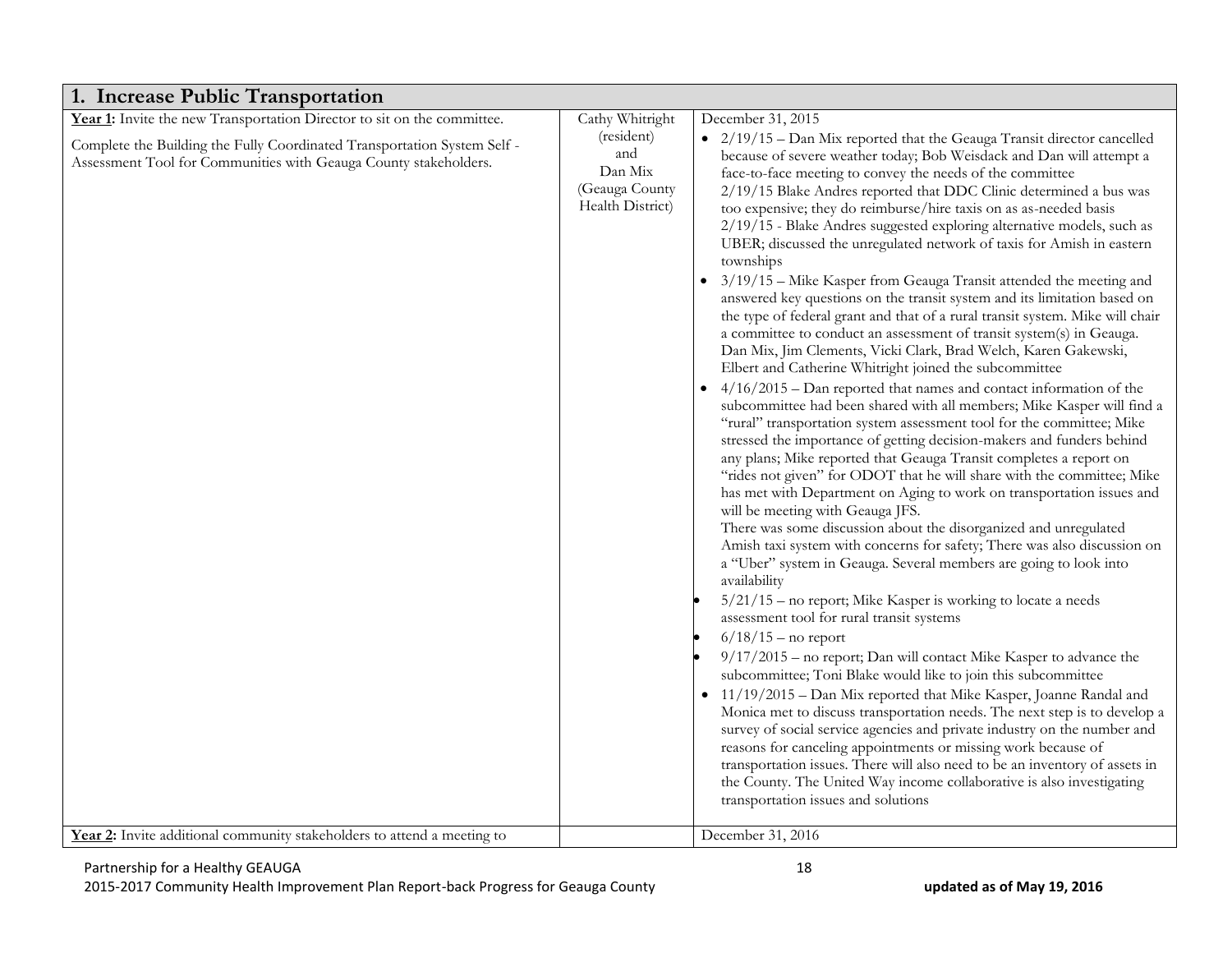| discuss transportation issues in Geauga County.                          | $1/21/2016$ - Dan Mix presented a draft survey that will be administered     |
|--------------------------------------------------------------------------|------------------------------------------------------------------------------|
| Begin implementing strategies identified through the assessment tool and | to agencies and employers in Geauga to capture information on                |
| community surveys.                                                       | transportation shortages and attempts to remove barriers. Monica at          |
|                                                                          | United Way is presenting the same survey to it income collaborative.         |
|                                                                          | Monic will explore using the Center for Community Solutions to perform       |
|                                                                          | the survey. In a recent survey of unmet needs in Geauga, the Center for      |
|                                                                          | Community Solutions found that transportation was an unmet need,             |
|                                                                          | especially for people that did not have the money to repair their            |
|                                                                          | automobiles. Dan also reported that Geauga Transit was making efforts        |
|                                                                          | to identify the reasons for denial of service and to reduce the denials,     |
|                                                                          | currently about 4% of all requests. Deena Brant reported that agency-        |
|                                                                          | owned vehicles may be too expensive to operate for most social service       |
|                                                                          | agencies. Andrea Gukta reported that some social service agencies in Lake    |
|                                                                          | schedule rides with LakeTran on behalf of their clients. There was a lot of  |
|                                                                          | discussion on moving forward with solutions rather than more surveys.        |
|                                                                          | 3/17/2016 - Dan Mix reported that Dan, Kimm, Monica and Joanne of            |
|                                                                          | United Way met with the Center for Community Solutions to discuss a          |
|                                                                          | potential survey of client's transportation barriers. The discussion led the |
|                                                                          | group to decide that most agencies had designed a variety of                 |
|                                                                          | transportation solutions that included hiring staff and purchasing vehicles, |
|                                                                          | outsourcing to private drivers, and use of Geauga Transit. The committee     |
|                                                                          | agreed that we need to survey each agency to get an idea of the magnitude    |
|                                                                          | of their actions, the costs of the solutions and the sustainability of the   |
|                                                                          | solutions. Vicki Clark agreed that sustainability may be an issue for        |
|                                                                          | Ravenwood because of the high cost of having staff transport patients.       |
|                                                                          | George Pogan reported that transportation is a barrier in the Amish          |
|                                                                          | community with skyrocketing costs resulting in transportation costs          |
|                                                                          | greater than the medical costs they are being driven to. Don Rice from       |
|                                                                          | GBODD suggested that a solution might be the formation of a non-             |
|                                                                          | profit board that could be funded by the agencies affected by                |
|                                                                          | transportation issues. The non-profit could hire staff and purchase          |
|                                                                          | vehicles that could be scheduled in a more prudent manner. Jim Adams         |
|                                                                          | pointed out that Medicare and Medicaid managed care plans to provide         |
|                                                                          | for transportation costs, which could also be used to fund this non-profit.  |
|                                                                          | Jim reported that on any day, nearly 5,000 Geauga County residents           |
|                                                                          | cannot find transportation.                                                  |
|                                                                          | $3/17/2016$ – Dan Mix reported that a recent unmet-needs assessment by       |
|                                                                          | United Way and the Center for Community Solutions suggested that lack        |
|                                                                          | of a car, money for gas and money for car repairs was a barrier in Geauga    |
|                                                                          | County. United Way is looking to local agencies to determine funding         |
|                                                                          | assistance for these unmet needs, such as the Geauga Community Action,       |
|                                                                          | Inc. Board, which provided emergency assistance to those within 125% of      |
|                                                                          | federal poverty level. Monica and the UW income collaborative are            |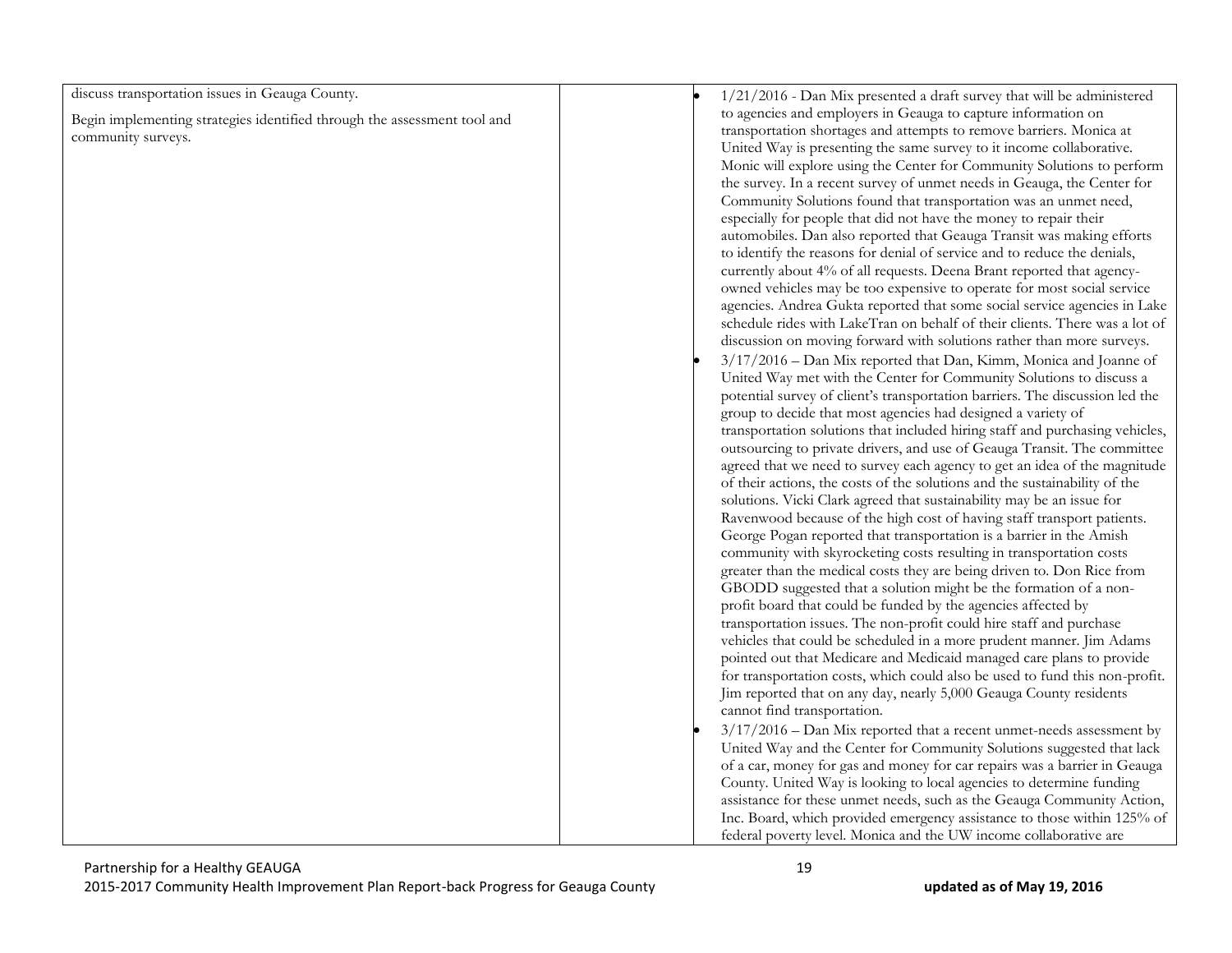|                                                                                                        | determining what other funding sources can be accessed for those with<br>greater incomes.<br>5/19/2016 - Dan Mix reported that several agencies are looking at ways<br>to reduce the burden of transportation. Don Rice from Board of MRDD<br>has contracted with Our Lady of the Wayside to provide transportation<br>service to DD clients; there may be a possibility of expanding this service<br>to others. GCA, Inc. has taken steps to provide transportation solutions<br>to those within 125% of poverty level, including a car repair program,<br>matching car loan program, Geauga Transit vouchers, and gas cards. |
|--------------------------------------------------------------------------------------------------------|--------------------------------------------------------------------------------------------------------------------------------------------------------------------------------------------------------------------------------------------------------------------------------------------------------------------------------------------------------------------------------------------------------------------------------------------------------------------------------------------------------------------------------------------------------------------------------------------------------------------------------|
| Year 3: Fully implement the Geauga County Coordinated Transportation<br>System.                        | December 31, 2017                                                                                                                                                                                                                                                                                                                                                                                                                                                                                                                                                                                                              |
| Facilitate follow-up surveys to gauge the public's response to strategies that<br>have been addressed. |                                                                                                                                                                                                                                                                                                                                                                                                                                                                                                                                                                                                                                |

| <b>Increase Access to Care</b>                                                                                                                                                                                                                                                                                                                                                                                                          |                                                                |                                                                                                                                                                                                                                                                                                                                                                                                                                                                                                                                                                                                                                                                                                                                                                                                                                                                                                                                                                                                                                                                                                                                                                               |                                                     |                                                  |                                                                             |
|-----------------------------------------------------------------------------------------------------------------------------------------------------------------------------------------------------------------------------------------------------------------------------------------------------------------------------------------------------------------------------------------------------------------------------------------|----------------------------------------------------------------|-------------------------------------------------------------------------------------------------------------------------------------------------------------------------------------------------------------------------------------------------------------------------------------------------------------------------------------------------------------------------------------------------------------------------------------------------------------------------------------------------------------------------------------------------------------------------------------------------------------------------------------------------------------------------------------------------------------------------------------------------------------------------------------------------------------------------------------------------------------------------------------------------------------------------------------------------------------------------------------------------------------------------------------------------------------------------------------------------------------------------------------------------------------------------------|-----------------------------------------------------|--------------------------------------------------|-----------------------------------------------------------------------------|
| Action Step                                                                                                                                                                                                                                                                                                                                                                                                                             | Responsible                                                    | Timeline Progress                                                                                                                                                                                                                                                                                                                                                                                                                                                                                                                                                                                                                                                                                                                                                                                                                                                                                                                                                                                                                                                                                                                                                             |                                                     |                                                  |                                                                             |
|                                                                                                                                                                                                                                                                                                                                                                                                                                         | Person/Agency                                                  |                                                                                                                                                                                                                                                                                                                                                                                                                                                                                                                                                                                                                                                                                                                                                                                                                                                                                                                                                                                                                                                                                                                                                                               |                                                     |                                                  |                                                                             |
| 2. Increase Community Education on Health Insurance Opportunities & Utilization                                                                                                                                                                                                                                                                                                                                                         |                                                                |                                                                                                                                                                                                                                                                                                                                                                                                                                                                                                                                                                                                                                                                                                                                                                                                                                                                                                                                                                                                                                                                                                                                                                               |                                                     |                                                  |                                                                             |
| Year 1: Utilize Federal Navigator grantees to provide an in-person resource for<br>educating and enrolling community members in health insurance plans.<br>Explore the feasibility of using the new Area Office of Aging health kiosks.<br>Explore opportunities for employees to become certified application<br>counselors.<br>Begin educating and enrolling consumers.<br>Create a list of physicians that accept Medicaid products. | Joanne Randall<br>(United Way)<br>And<br>Erwin Leffel<br>(DAC) | December 31, 2015<br>• 2/19/15 Ginny Pate from Carmella Rose Foundation as joined the CHIP<br>committee; Ginny has many years assisting Ashtabula, Cuyahoga, Geauga<br>and residents in navigating the healthcare system; Ginny reported that all<br>Food Banks refer residents to Carmella Rose<br>2/19/15 Erwin Leffel reported visiting GC Library, Department on<br>Aging, Health Department, WIC, JFS to share literature on Carmella Rose<br>Foundation; the information is on Thompson Twp website<br>2/19/15 - Joanne Randall suggested the committee re-evaluate why there<br>is a lack of interest in Medicaid enrollment in Geauga when so many<br>agencies already make referrals and assist in signups; for this cycle, we<br>may have been late getting the word out to the community<br>3/19/15 Ginny Pate reported there is a special enrollment period for<br>ACA 3/15 to 4/20/15 to avoid IRS penalties. Medicaid enrollment<br>through February (may be skewed because of Amish population)<br>Plan<br><b>Buckeye Community Health</b><br>Caresource<br>Milina Healthcare of Ohio, Inc<br>Paramount Advantage<br>United Healthcare Comm Plan Ohio<br>Total | Enrolled<br>170<br>591<br>125<br>119<br>243<br>1248 | Eligible<br>1371<br>1371<br>1371<br>1371<br>1371 | Penetration<br>$12.40\%$<br>43.11%<br>$9.12\%$<br>8.68%<br>17.72%<br>91.03% |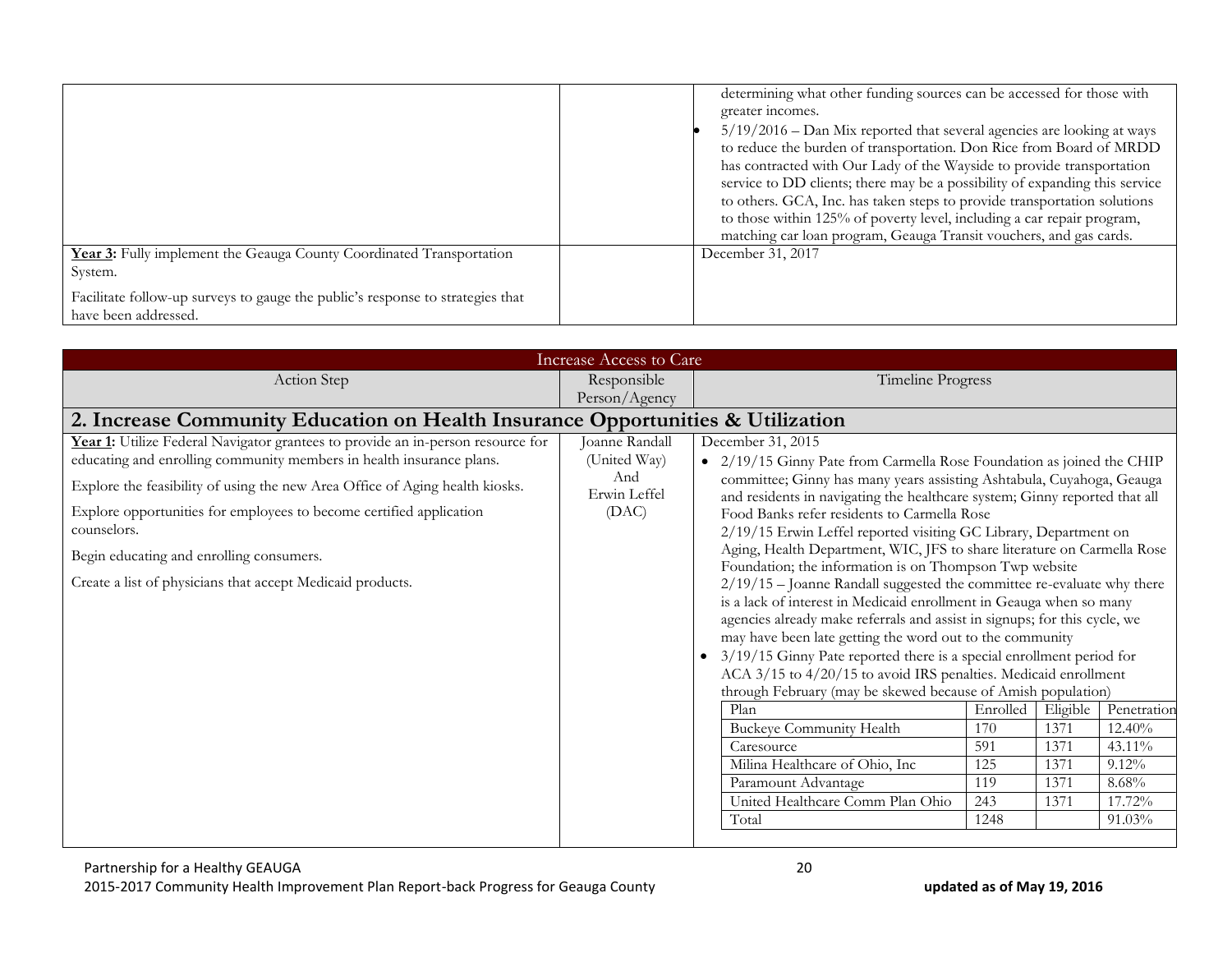| 4/16/2015 - Joanne and Ginny Pate discussed getting better Medicaid<br>eligible and enrolled statistics from Geauga JFS; the Geauga County<br>Board of Mental Health has reported increase in Medicaid utilization and<br>reimbursement since Medicaid expansion in Ohio; there was discussion of<br>Lake Free Clinic, which does not accept Medicaid, and its availability to<br>Geauga residents; Mary W-P reported that the Family Planning<br>Association now has a CAC enrollment specialist to assist with Medicare,<br>Medicaid and marketplace enrollment assistance;<br>Erwin, Joanne and Ginny further discussed on future actions as there doe<br>not appear to be a resounding "unmet" need in Geauga County<br>Joanne Randall reported that she met with Geauga Job & Family Services<br>Medicaid program director Jim Zock to discuss enrollment in Geauga<br>County; Jim attended the meeting today and reported on the challenges<br>his staff has faced during the implementation of ACA, Medicaid<br>expansion, and new certification software. 1) the Marketplace system was<br>supposed to automatically enroll Medicaid patients, however, because<br>they are unwilling to provide complete information (SS#, address, etc)<br>less than 1% are automatically, requiring JFS staff to collect and complete<br>the enrollment process; 2) Medicaid recipients fail to respond to mailed<br>inquiries to select managed care plans or get recertified resulting in de-<br>enrollment and unhappy clients; the recertification process for 2014/5<br>resulted in de-enrolling 300 Medicaid recipients 3) JFS has become the<br>defacto agency to respond to all ACA enrollment problems overwhelming<br>the department; 4) In Geauga there is 65 million in Medicaid benefits of<br>which 50 million if for nursing home and end-of-life care; there were<br>2,000 Medicaid applicants in 2014; YTD 2015 is already 2,700; JFS staff<br>has 5 individual case workers, 2 nursing home case workers and 2 phone<br>screeners; 5) JFS Medicaid has paid more than \$15,000 in overtime in<br>2015<br>Jime Zock reported that Geauga JFS will pursue partnering with Carmella<br>Rose Foundation to determine how they can reduce the workload<br>Karen Gajewski reported that Chagrin Falls Park Community Center<br>assists community members in enrolling in Medicaid and ACA; Joanne<br>Randall reported that United Way offers assistance enrolling individuals<br>under 60 years old and the disabled in ACA/Medicaid and Geauga<br>County Department on Aging assists people over 60 year in enrolling<br>• 6/18/2015 – Ginny Pate reported that Carmella Rose is now in Lake Free<br>Clinic (which serves Geauga also) one day per week; Carmella Rose is also<br>starting a jail/prison release program to get inmates enrolled before<br>release; they are also working with re-entry sites to enroll parolees;<br>Carmella Rose targets shelters, prisons, food pantries - anywhere people<br>are seeking assistance and may be unaware of Medicaid/Health Insurance<br>programs |
|-------------------------------------------------------------------------------------------------------------------------------------------------------------------------------------------------------------------------------------------------------------------------------------------------------------------------------------------------------------------------------------------------------------------------------------------------------------------------------------------------------------------------------------------------------------------------------------------------------------------------------------------------------------------------------------------------------------------------------------------------------------------------------------------------------------------------------------------------------------------------------------------------------------------------------------------------------------------------------------------------------------------------------------------------------------------------------------------------------------------------------------------------------------------------------------------------------------------------------------------------------------------------------------------------------------------------------------------------------------------------------------------------------------------------------------------------------------------------------------------------------------------------------------------------------------------------------------------------------------------------------------------------------------------------------------------------------------------------------------------------------------------------------------------------------------------------------------------------------------------------------------------------------------------------------------------------------------------------------------------------------------------------------------------------------------------------------------------------------------------------------------------------------------------------------------------------------------------------------------------------------------------------------------------------------------------------------------------------------------------------------------------------------------------------------------------------------------------------------------------------------------------------------------------------------------------------------------------------------------------------------------------------------------------------------------------------------------------------------------------------------------------------------------------------------------------------------------------------------------------------------------------------------------------------------------------------------------------------------------------------------------------------------------------------------------------------------------------------------------|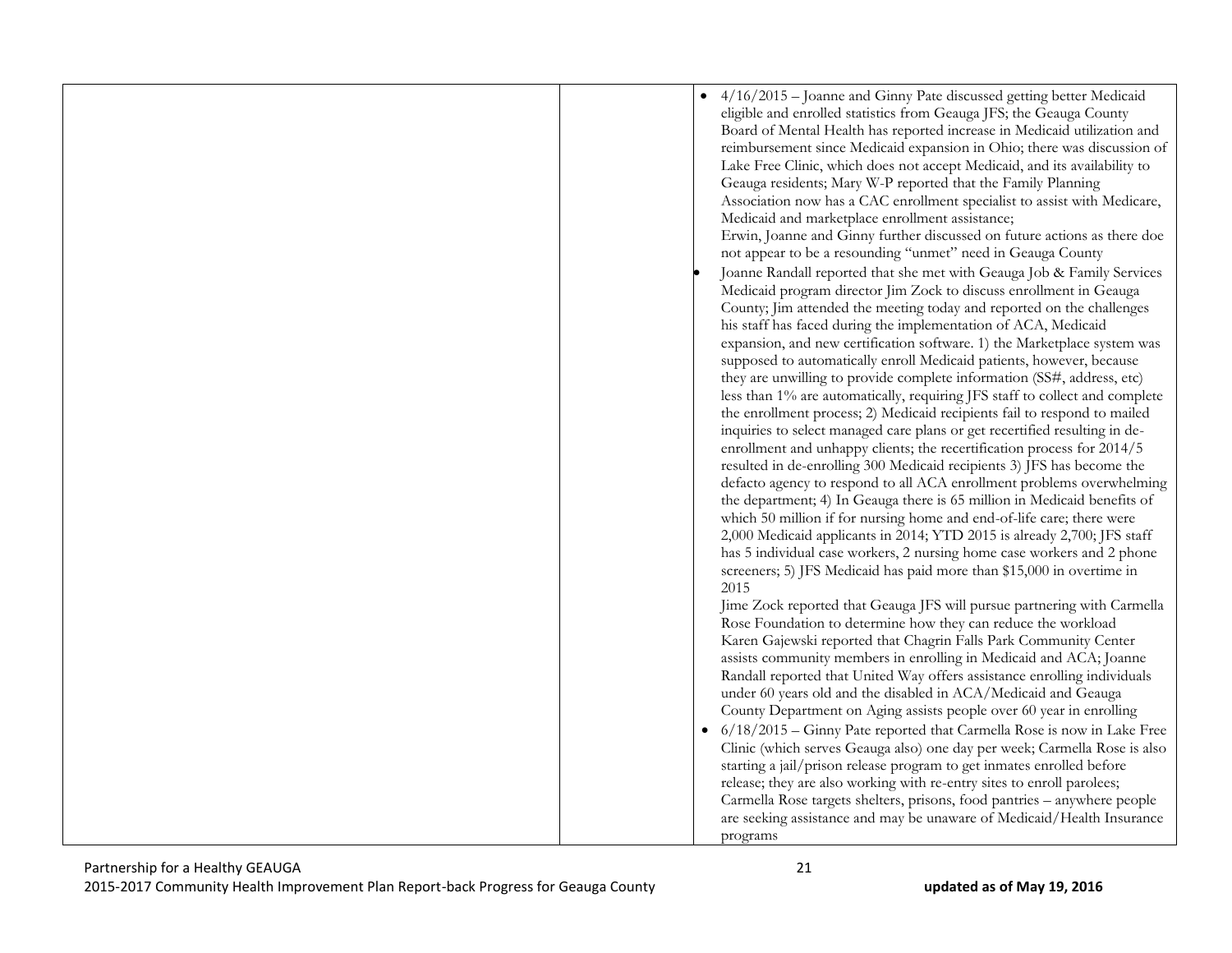|                                                                   | $\bullet$ 9/17/2015 – Family planning has a certified application counselor to<br>assist with enrollment.<br>It is the consensus of the committee that the first year goals have<br>been met and that we should begin to work with Geauga JFS and<br>Carmella Rose Foundation to gather enrollment data at the<br>conclusion of this open enrollment period<br>$11/19/2015$ – The future of this action step will be to monitor<br>enrollment of Medicaid-eligible and new Healthcare Marketplace<br>enrollments                                                                                                                                             |
|-------------------------------------------------------------------|--------------------------------------------------------------------------------------------------------------------------------------------------------------------------------------------------------------------------------------------------------------------------------------------------------------------------------------------------------------------------------------------------------------------------------------------------------------------------------------------------------------------------------------------------------------------------------------------------------------------------------------------------------------|
| Year 2: Increase number enrolled in health insurance plans by 5%  | December 31, 2016<br>1/21/2016 – the Partnership will contact Geauga JFS and Carmella Rose<br>to get statistics on the number of Medicaid and ACA enrollees at the end<br>of the first quarter 2016. There was considerable discussion on the lack of<br>Medicaid providers in Geauga, such as dentists and psychiatric month-<br>long wait lists. There is a significant gap in availability of care for<br>Medicaid recipients.<br>$3/17/2016$ – Dan Mix reported that he will contact Jim Zock and<br>Carmella Rose to get final enrollment numbers for Medicaid and the<br>insurance marketplace as enrollment closed 3/15/16<br>$5/19/2016$ – no report |
| Year 3: Increase number enrolled in health insurance plans by 10% | December 31, 2017                                                                                                                                                                                                                                                                                                                                                                                                                                                                                                                                                                                                                                            |

| Increase Access to Care                                                                                                                                                                                                                                          |                                                                                                                                                    |                                                                                                                                                                                                                                                                                                                                                                                                                                                                                                                                                                                                                                                                                                                                                      |  |
|------------------------------------------------------------------------------------------------------------------------------------------------------------------------------------------------------------------------------------------------------------------|----------------------------------------------------------------------------------------------------------------------------------------------------|------------------------------------------------------------------------------------------------------------------------------------------------------------------------------------------------------------------------------------------------------------------------------------------------------------------------------------------------------------------------------------------------------------------------------------------------------------------------------------------------------------------------------------------------------------------------------------------------------------------------------------------------------------------------------------------------------------------------------------------------------|--|
| Action Step                                                                                                                                                                                                                                                      | Responsible                                                                                                                                        | Timeline Progress                                                                                                                                                                                                                                                                                                                                                                                                                                                                                                                                                                                                                                                                                                                                    |  |
|                                                                                                                                                                                                                                                                  | Person/Agency                                                                                                                                      |                                                                                                                                                                                                                                                                                                                                                                                                                                                                                                                                                                                                                                                                                                                                                      |  |
| 3. Increase Patient Success at Home                                                                                                                                                                                                                              |                                                                                                                                                    |                                                                                                                                                                                                                                                                                                                                                                                                                                                                                                                                                                                                                                                                                                                                                      |  |
| Year 1: Gather baseline data on local agencies and payers that provide patient<br>home visit services and/or health worker positions.<br>Provide certification trainings to become a CHW. Grants may be available at<br>the state-level to provide scholarships. | <b>Bob Weisdack</b><br>(Health<br>Department)<br>Dawn Pilarczyk<br>(UH Geauga<br>Medical Center<br>George Pogan<br>(Middlefield<br>Medical Center) | December 31, 2015<br>• $2/19/15$ None of the members were available to report; UH will replace<br>Julie Bogdan on the committee as she has moved to another UH hospital<br>• $3/19/15$ – the subcommittee will be meeting on $4/8/15$<br>• $4/16/2015$ – the subcommittee met on 4/8; Dawn Pilarczyk has taken<br>Julie Bogdan position at UG Geauga Medical Center and will be on this<br>committee; the committee will be pursuing diabetes management<br>program and mobile dental clinics in Geauga; the committee stressed the<br>importance of health awareness, prevention and management; George<br>briefly outlined the Amish newborn home visit program, which has been<br>expanded to include children born at UH Geauga and hospitals in |  |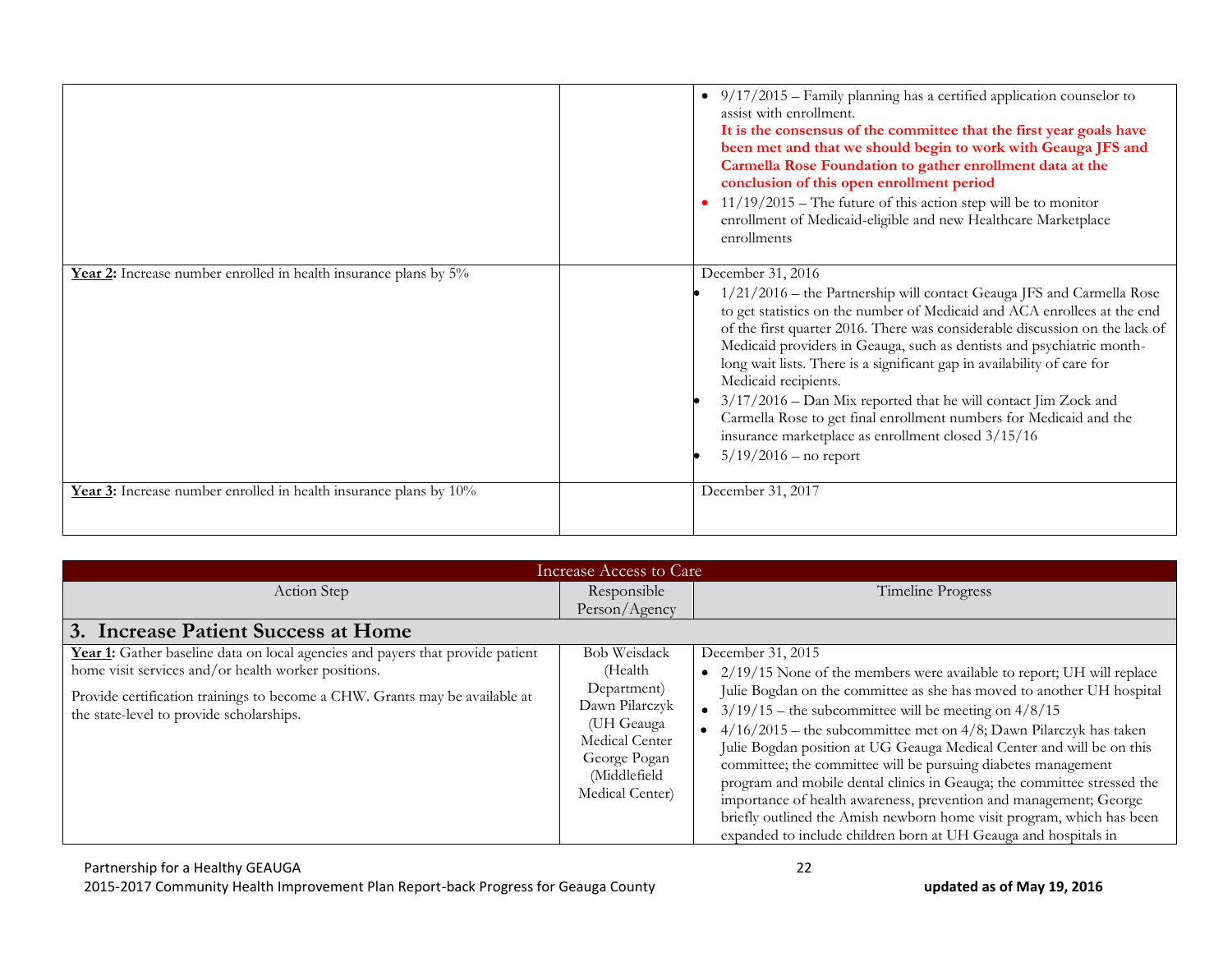|  | Trumbull County                                                                                                                      |
|--|--------------------------------------------------------------------------------------------------------------------------------------|
|  | 5/21/15 - Dawn Pilarczyk reported that the subcommittee met again                                                                    |
|  | since the last CHIP meeting; 1) the committee is currently focused on the                                                            |
|  | Amish community; 2) the Middlefield Care Center provided 20 newborn                                                                  |
|  | home visits for newly-delivered mothers from MCC and other hospitals;                                                                |
|  | George estimated that for every \$1 invested there is a \$11 reduction in                                                            |
|  | future medical costs; 3) the committee launched its diabetes management                                                              |
|  | program for Amish adults on 5/6/15 with one attendee; participants get                                                               |
|  | screenings provided by EMT and education by Dr. Tumbush; he next                                                                     |
|  | event is $6/3/15$ and all MCC board members have been challenged to get                                                              |
|  | five attendees; 3) the committee is working with Ronald McDonald                                                                     |
|  | House to schedule mobile dental care; the service requires a minimum of                                                              |
|  | 30 patients and will provide cost-free for eligible or charge Medicaid-                                                              |
|  | reimbursement rates to others; the service currently visits the DDC twice                                                            |
|  | per year but the committee wants to expand the service                                                                               |
|  | UH Geauga Medical Center has revised its pediatric care policy and will                                                              |
|  | maintain longer observation periods rather than rapid transportation to                                                              |
|  | UH Case Medical or Ahuja for high-risk deliveries                                                                                    |
|  | $\bullet$ 6/18/2015 – George Pogan reported that the diabetes management                                                             |
|  | program for Amish had 5 attendees in June; this is a 6-month trial that                                                              |
|  | will be evaluated at completion; George also reported that the newborn                                                               |
|  | visit program has prevented readmissions and improved success at home,                                                               |
|  | saving at least \$90,000 in medical for the \$10,500 invested by the                                                                 |
|  | Middlefield Care Center; George also reported working with Geauga                                                                    |
|  | Health District and other stakeholder to prepare an application to                                                                   |
|  | designate eastern Geauga, NW Trumbull and SW Ashtabula as a                                                                          |
|  | medically-underserved area (an 18-month process)                                                                                     |
|  | • $9/17/2015$ – Dawn reported by email that the Amish diabetes                                                                       |
|  | management program will not continue past the 6-month trial. UH                                                                      |
|  | Geauga Medical held an Amish Health and Safety day in Windsor with                                                                   |
|  | 300 attendees. This included screening, health and safety education, and                                                             |
|  | safety equipment, such as reflective clothing, markers for buggies and                                                               |
|  | carts. George reported that the committee will continue to investigate                                                               |
|  | ways to increase access to care for the Amish population, including dental                                                           |
|  | care and the medically underserved community designation. George                                                                     |
|  | reiterated the challenges that Amish face including transportation and lack                                                          |
|  | of prevention in the community.                                                                                                      |
|  | George also reported presenting the CHIP progress to Chagrin Valley                                                                  |
|  | Rotary and the positive response. George will be scheduling more<br>presentations. The PowerPoint was distributed to all Partnership |
|  | members                                                                                                                              |
|  |                                                                                                                                      |
|  | • 11/19/2015 - George Pogan reported that he presented to the Chardon                                                                |
|  | Rotary on the work of the Partnership for a Health GEAUGA. Dawn                                                                      |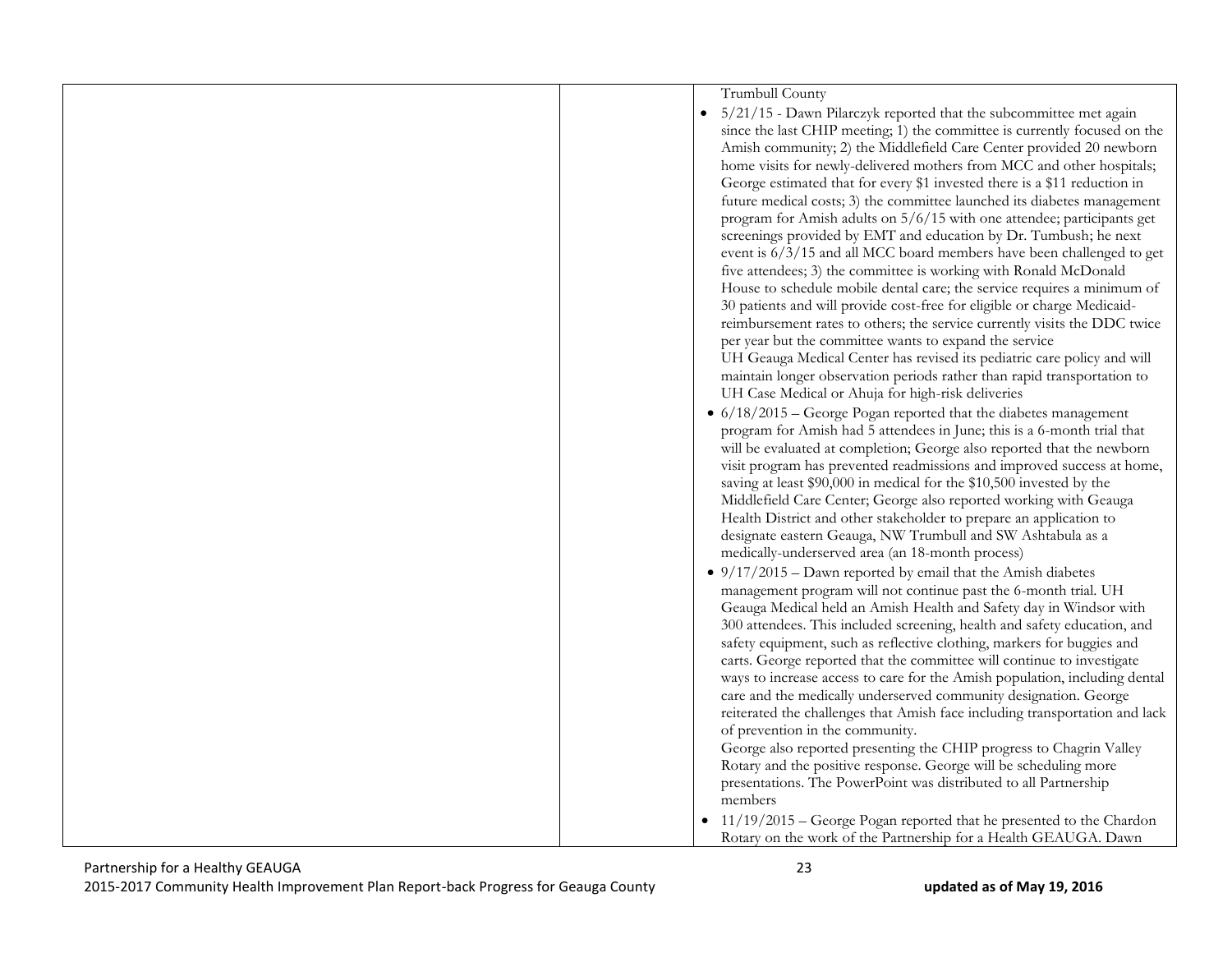|                                                                                                                                                        | Pilarczyk reported that the trial Amish diabetes management program will<br>transition to a community health event with more screenings and<br>education. Dawn also reported that UH Geauga and Hiram College were<br>working to establish a Community Health Worker training program<br>where UH Geauga would provide the experiential environment                                                                                                                                                                                                                                                                                                                                                                                                                                                                                                                                                                                                                                   |
|--------------------------------------------------------------------------------------------------------------------------------------------------------|---------------------------------------------------------------------------------------------------------------------------------------------------------------------------------------------------------------------------------------------------------------------------------------------------------------------------------------------------------------------------------------------------------------------------------------------------------------------------------------------------------------------------------------------------------------------------------------------------------------------------------------------------------------------------------------------------------------------------------------------------------------------------------------------------------------------------------------------------------------------------------------------------------------------------------------------------------------------------------------|
| Year 2: Collaborate with agencies that provide patient care to ensure patient<br>success at home by connecting patients to care coordination services. | December 31, 2016<br>• 1/21/2016 - George Pogan reported that he had given three<br>presentations at Rotary Clubs with good reception. George is attempting                                                                                                                                                                                                                                                                                                                                                                                                                                                                                                                                                                                                                                                                                                                                                                                                                           |
|                                                                                                                                                        | to schedule with other Rotary Clubs and civic organizations. George<br>would like to have some sort of hand out developed.                                                                                                                                                                                                                                                                                                                                                                                                                                                                                                                                                                                                                                                                                                                                                                                                                                                            |
|                                                                                                                                                        | • 3/17/2016 - Dawn Pilarczyk reported that UH Geauga Medical Center<br>will be implementing a mobile integrated healthcare practice (MIHP) to<br>address patient success at home after discharge. Modeled after a<br>paramedicine program piloted at the Monroe (Ohio) Fire Department.<br>The program is possible because of the community paramedicine and<br>immunity revisions to ORC 4765. The program will use EMS/EMTs<br>personnel to monitor patients for compliance to instructions and<br>medications. This is expected to reduce emergency room visits and 911<br>calls. Chief Deputy Scott Hildenbrand reported that legislative changes in<br>Ohio are allowing more emergency fire personnel to monitor patients at<br>home, reducing the number of 911 calls and the stress on limited<br>resources. This has been paying off in cities and can be implemented in<br>Geauga as well.<br>$\bullet$ 3/17/2016 - Dawn Pilarczyk reported that 8 students are enrolled in |
|                                                                                                                                                        | Hiram College Community Health Worker (CHW) program. After<br>completion of classes they will need 120 hours of field work and will then<br>be certified.                                                                                                                                                                                                                                                                                                                                                                                                                                                                                                                                                                                                                                                                                                                                                                                                                             |
|                                                                                                                                                        | • $3/17/2016$ – George Pogan reported that welcome home visits for<br>newborn and their mothers are within 48 hours of discharge. Nurses are<br>examining the home environment and using photos and text to physicians<br>to relay problems (such as rashes) reducing the cost of transportation,<br>physician or emergency room visits. A cost benefit analysis suggests an<br>\$18 return on every \$1 invested.                                                                                                                                                                                                                                                                                                                                                                                                                                                                                                                                                                    |
|                                                                                                                                                        | · 5/19/2016 - Dawn Pilarczyk introduced Natalie Wells from UH Geauga<br>Medical Center, who is now a certified tobacco treatment specialist and<br>will be providing Smoking Cessation services and training through a<br>grant. Education is available to business not schools as those are covered<br>under a different grant program.                                                                                                                                                                                                                                                                                                                                                                                                                                                                                                                                                                                                                                              |
| Year 3: Continue efforts from years 1 and 2.                                                                                                           | December 31, 2017                                                                                                                                                                                                                                                                                                                                                                                                                                                                                                                                                                                                                                                                                                                                                                                                                                                                                                                                                                     |